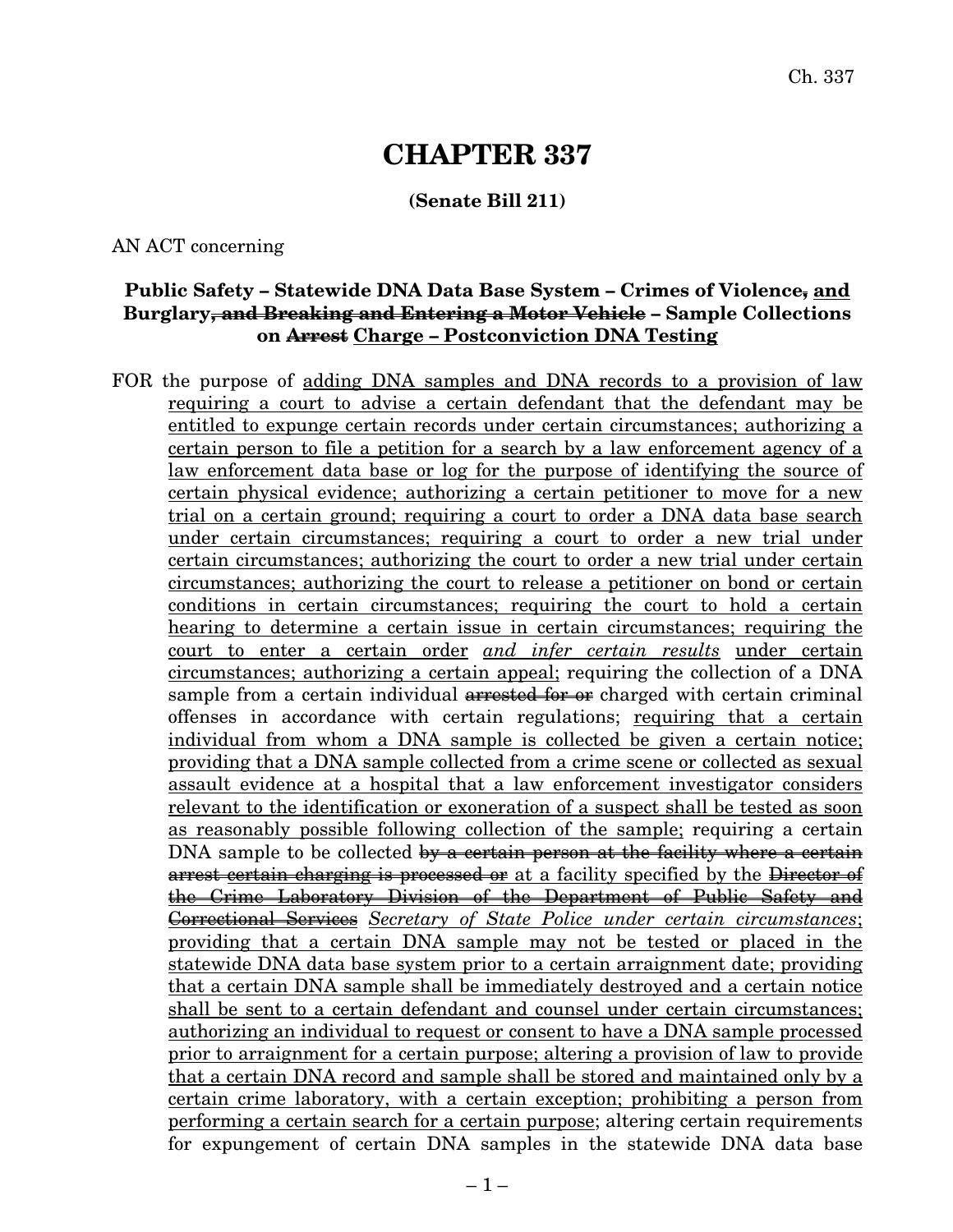system; requiring a certain documentation notice to be sent to certain persons; requiring the Director of the Crime Laboratory to adopt certain procedures; requiring DNA samples and records generated as part of a criminal investigation or prosecution to be destroyed or expunged automatically from every local, State, and federal data base within a certain time period under certain circumstances; providing that a DNA record or sample that qualifies for expungement and is matched at a certain time may not be utilized for a determination of probable cause and is not admissible in any proceeding for any reason; prohibiting a person from willfully testing DNA for information that does not relate to the identification of individuals in accordance with a certain provision of law; altering a certain penalty and applying the penalty to a certain violation of this Act; requiring the Department of State Police, on or before a certain date and annually thereafter, to make a certain report to the General Assembly; requiring local law enforcement agencies to report to the Department of State Police annually on or before a certain date with certain information; requiring a certain report to be posted on a certain website on or before a certain date each year; requiring the police department of each county and Baltimore City *local law enforcement units* and the Department of State Police, on or before a certain date and annually thereafter, to make a certain report to the Office of Legislative Audits; requiring the Office of Legislative Audits to compile and evaluate certain information and submit an annual report to the Governor and General Assembly; altering certain definitions; defining certain terms; requiring the Secretary of State Police to adopt certain regulations and procedures; providing for the effective date of certain provisions of this Act *requiring the Office of the Public Defender and the Governor's Office of Crime Control and Prevention to jointly submit a certain report to certain committees*; providing for the termination of contain provisions of this Act; providing for a delayed effective date; and generally relating to the statewide DNA data base system.

BY repealing and reenacting, with amendments,

Article – Criminal Procedure Section 6–232 and 8–201 Annotated Code of Maryland (2001 Volume and 2007 Supplement)

BY repealing and reenacting, with amendments,

Article – Public Safety Section 2–501, 2–504, and  $2$ –506, 2–511, and  $2$ –512 Annotated Code of Maryland (2003 Volume and 2007 Supplement)

### BY adding to

Article – Public Safety Section 2–513 and 2–514 Annotated Code of Maryland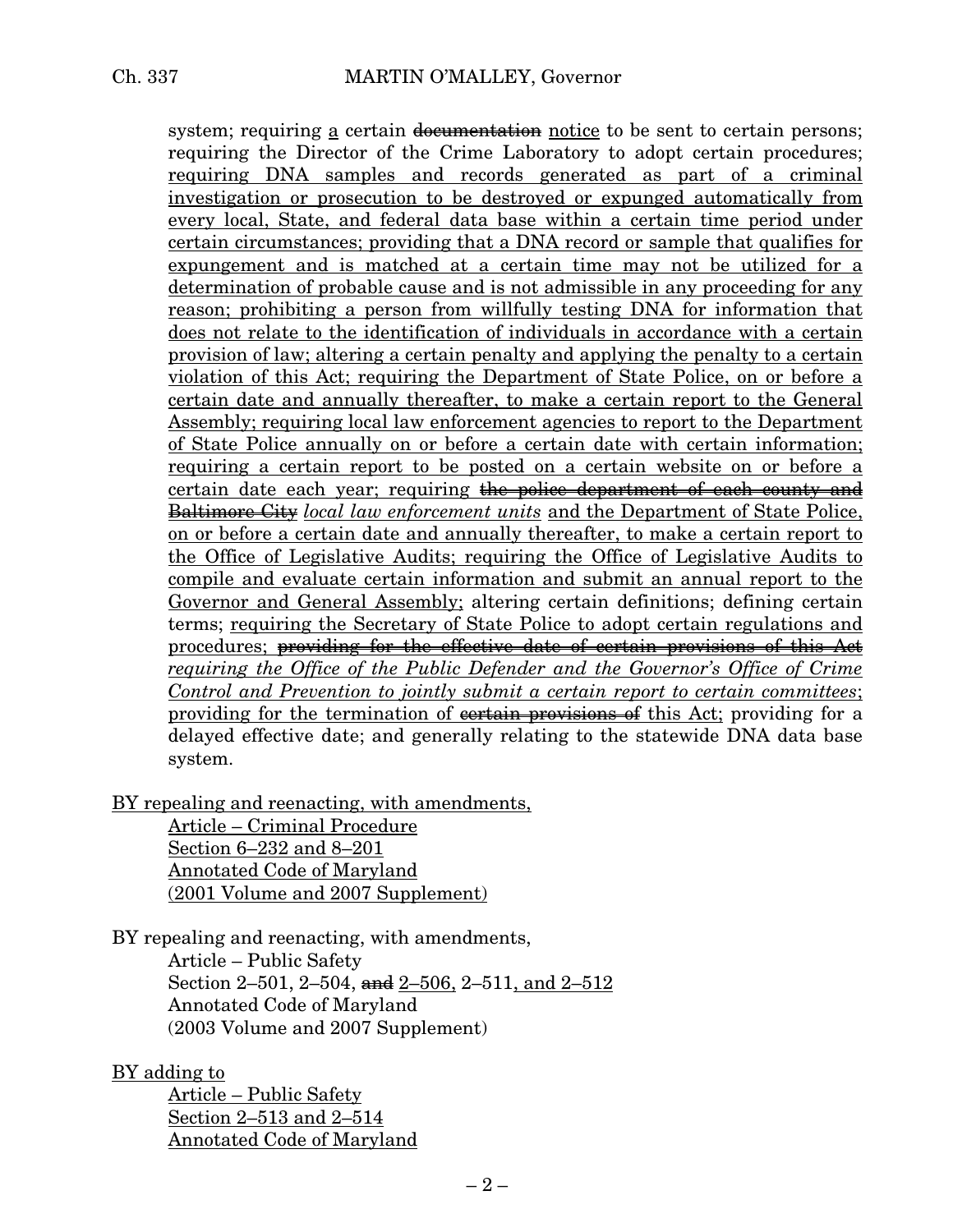### (2003 Volume and 2007 Supplement)

BY repealing and reenacting, without amendments, Article – Criminal Procedure Section 6–232 and 8–201 Annotated Code of Maryland (2001 Volume and 2007 Supplement) (As enacted by Section 1 of this Act)

BY repealing and reenacting, with amendments, Article – Public Safety Section 2–501 and 2–504 Annotated Code of Maryland (2003 Volume and 2007 Supplement) (As enacted by Section 1 of this Act)

BY repealing and reenacting, without amendments, Article – Public Safety Section 2–506, 2–511, 2–512, 2–513, and 2–514 Annotated Code of Maryland (2003 Volume and 2007 Supplement) (As enacted by Section 1 of this Act)

SECTION 1. BE IT ENACTED BY THE GENERAL ASSEMBLY OF MARYLAND, That the Laws of Maryland read as follows:

### **Article – Criminal Procedure**

### 6–232.

(a) In a criminal case, when all of the charges against the defendant are disposed of by acquittal, dismissal, probation before judgment, nolle prosequi, or stet, the court shall advise the defendant that the defendant may be entitled to expunge the records **AND ANY DNA SAMPLE AND DNA RECORD** relating to the charge or charges against the defendant in accordance with Title 10, Subtitle 1 of this article **AND TITLE 2, SUBTITLE 5 OF THE PUBLIC SAFETY ARTICLE**.

(b) The failure of a court to comply with subsection (a) of this section does not affect the legality or efficacy of the sentence or disposition of the case.

### 8–201.

(a) (1) In this section the following words have the meanings indicated.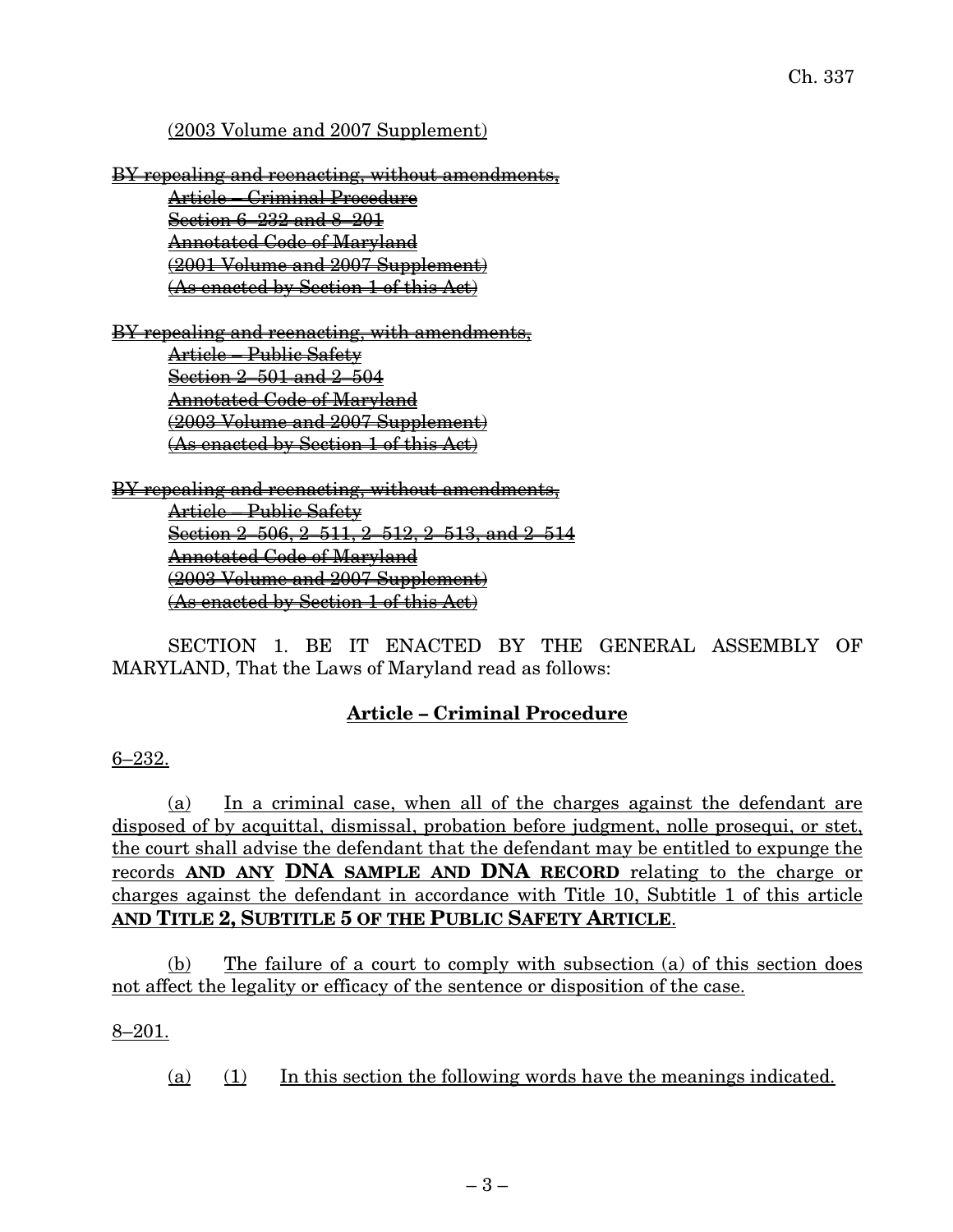### Ch. 337 MARTIN O'MALLEY, Governor

(2) "Biological evidence" includes, but is not limited to, any blood, hair, saliva, semen, epithelial cells, buccal cells, or other bodily substances from which genetic marker groupings may be obtained.

- (3) "DNA" means deoxyribonucleic acid.
- (4) "Law enforcement agency" means any of the following:
	- (i) a municipal or county police department;
	- (ii) sheriff's office;
	- (iii) the Maryland State Police;
	- (iv) any prosecuting authority;

(v) any state, university, county, or municipal police unit or police force; and

(vi) any hospital, medical facility, or private entity that is conducting forensic examinations and securing biological evidence related to criminal investigations.

(5) "Scientific identification evidence" means evidence that:

(i) is related to an investigation or prosecution that resulted in a judgment of conviction;

(ii) is in the actual or constructive possession of a law enforcement agency or agent of a law enforcement agency; and

(iii) contains biological evidence from which DNA may be recovered that may produce exculpatory or mitigating evidence relevant to a claim of a convicted person of wrongful conviction or sentencing if subject to DNA testing.

(b) Notwithstanding any other law governing postconviction relief, a person who is convicted of a violation of § 2–201, § 2–204, § 2–207, or §§ 3–303 through 3–306 of the Criminal Law Article may file a petition**:**

**(1)** for DNA testing of scientific identification evidence that the State possesses as provided in **[**subsection (i)**] SUBSECTION (J)** of this section and that is related to the judgment of conviction**; OR**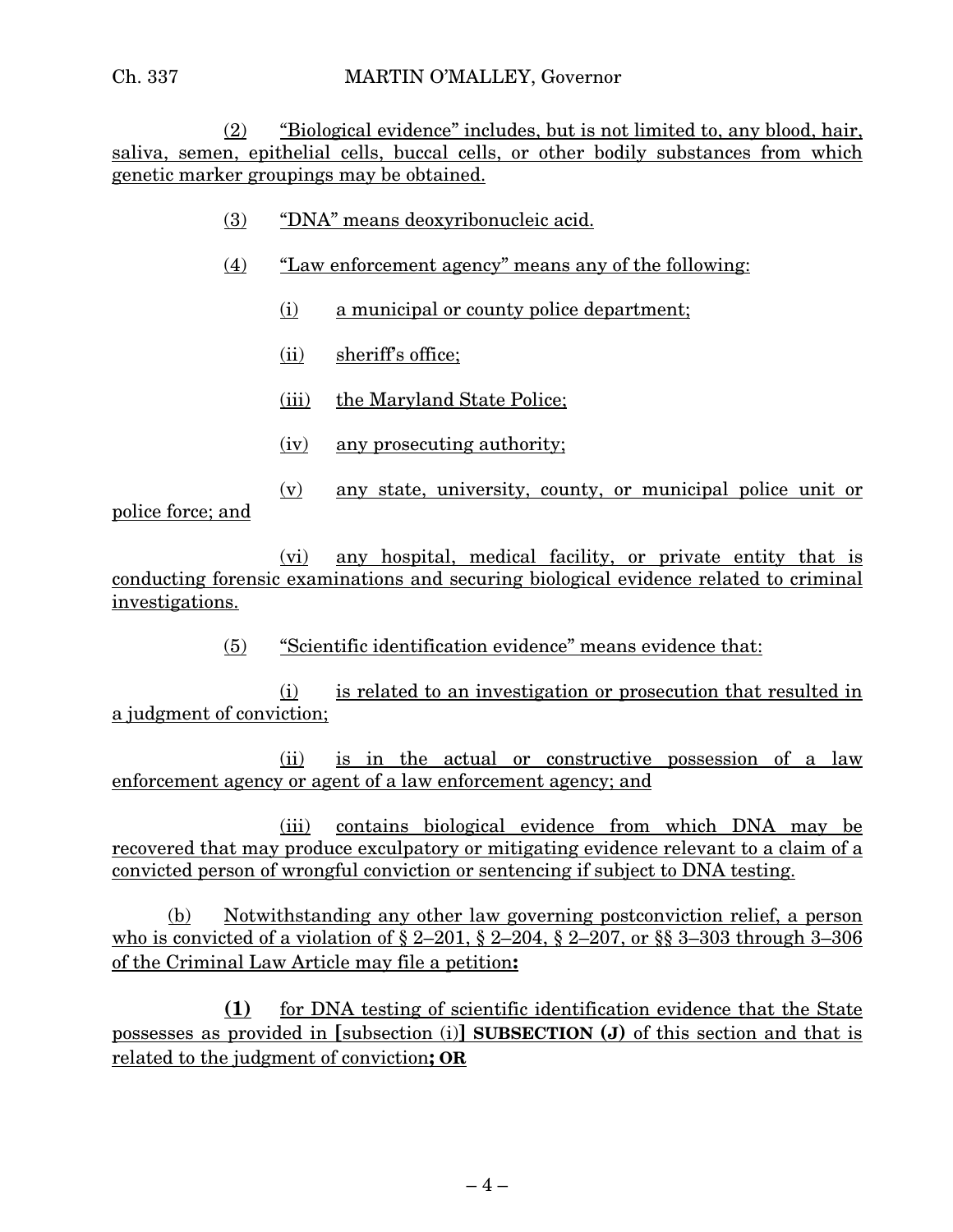**(2) FOR A SEARCH BY A LAW ENFORCEMENT AGENCY OF A LAW ENFORCEMENT DATA BASE OR LOG FOR THE PURPOSE OF IDENTIFYING THE SOURCE OF PHYSICAL EVIDENCE USED FOR DNA TESTING**.

**(C) A PETITIONER MAY MOVE FOR A NEW TRIAL UNDER THIS SECTION ON THE GROUNDS THAT THE CONVICTION WAS BASED ON UNRELIABLE SCIENTIFIC IDENTIFICATION EVIDENCE AND A SUBSTANTIAL POSSIBILITY EXISTS THAT THE PETITIONER WOULD NOT HAVE BEEN CONVICTED WITHOUT THE EVIDENCE.**

**[**(c)**] (D) (1)** Subject to **[**subsection (d)**] SUBSECTION (E)** of this section, a court shall order DNA testing if the court finds that:

 $[(1)]$  **(I)** a reasonable probability exists that the DNA testing has the scientific potential to produce exculpatory or mitigating evidence relevant to a claim of wrongful conviction or sentencing; and

**[**(2)**] (II)** the requested DNA test employs a method of testing generally accepted within the relevant scientific community.

# **(2) A COURT SHALL ORDER A DATA BASE SEARCH BY A LAW ENFORCEMENT AGENCY IF THE COURT FINDS THAT A REASONABLE PROBABILITY EXISTS THAT THE DATA BASE SEARCH WILL PRODUCE EXCULPATORY OR MITIGATING EVIDENCE RELEVANT TO A CLAIM OF WRONGFUL CONVICTION OR SENTENCING.**

 $[(d)]$  **(E)** (1) A petitioner shall notify the State in writing of the filing of a petition under this section.

(2) The State may file a response to the petition within 15 days after notice of the filing or within the time that the court orders.

**[**(e)**] (F)** If the court orders DNA testing under **[**subsection (c)**] SUBSECTION (D)** of this section, the court in its order may issue orders the court considers appropriate, including designation of any of the following:

- (1) the specific evidence to be tested;
- (2) the method of testing to be used;

(3) the preservation of some of the sample for replicate testing and analysis;

(4) the laboratory where the testing is to be performed, provided that if the parties cannot agree on a laboratory, the court may approve testing at any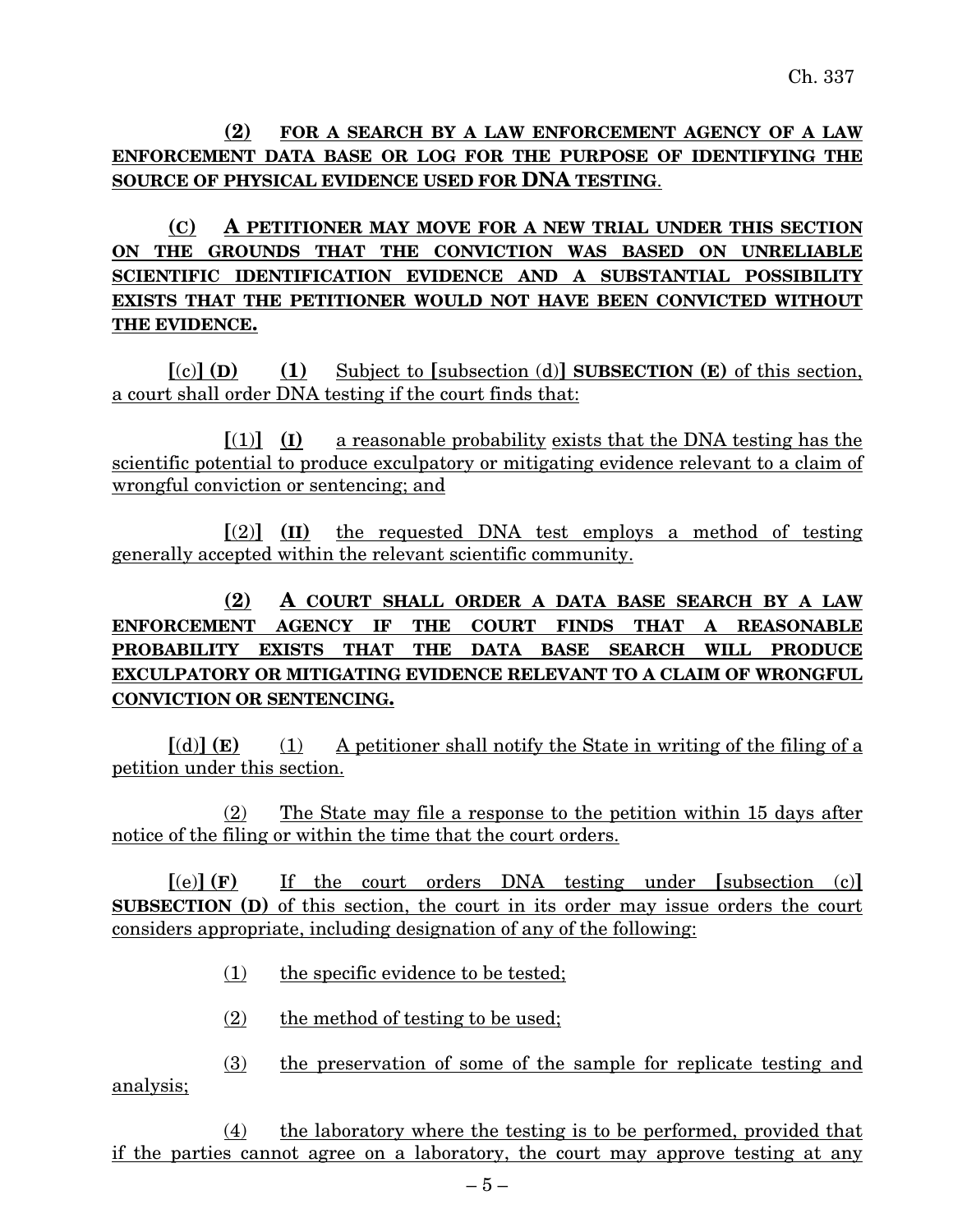laboratory accredited by the American Society of Crime Laboratory Directors (ASCLAD), the Laboratory Accreditation Board (LAB), or the National Forensic Science Technology Center; and

(5) release of biological evidence by a third party.

 $[(f)] (G)$  (1) Except as provided in paragraph (2) of this subsection, DNA testing ordered under **[**subsection (c)**] SUBSECTION (D)** of this section shall be conducted as soon as practicable.

(2) Based on a finding of necessity, the court may order the DNA testing to be completed by a date that the court provides.

 $\left[\text{(g)}\right]$  **(H)** (1) Except as provided in paragraph (2) of this subsection, the petitioner shall pay the cost of DNA testing ordered under **[**subsection (c)**] SUBSECTION (D)** of this section.

(2) If the results of the DNA testing that the court orders under this section are favorable to the petitioner, the court shall order the State to pay the costs of the testing.

**[**(h)**] (I)** (1) If the results of the postconviction DNA testing are unfavorable to the petitioner, the court shall dismiss the petition.

(2) If the results of the postconviction DNA testing are favorable to the petitioner, the court shall:

(i) if no postconviction proceeding has been previously initiated by the petitioner under § 7–102 of this article, open a postconviction proceeding under § 7–102 of this article; **[**or**]**

(ii) if a postconviction proceeding has been previously initiated by the petitioner under  $\S$  7–102 of this article, reopen a postconviction proceeding under § 7–104 of this article**; OR**

**(III) ON A FINDING THAT A SUBSTANTIAL POSSIBILITY EXISTS THAT THE PETITIONER WOULD NOT HAVE BEEN CONVICTED IF THE DNA TESTING RESULTS HAD BEEN KNOWN OR INTRODUCED AT TRIAL, ORDER A NEW TRIAL.**

**(3) IF THE COURT FINDS THAT A SUBSTANTIAL POSSIBILITY DOES NOT EXIST UNDER PARAGRAPH (2)(III) OF THIS SUBSECTION, THE COURT MAY ORDER A NEW TRIAL IF THE COURT DETERMINES THAT THE ACTION IS IN THE INTEREST OF JUSTICE.**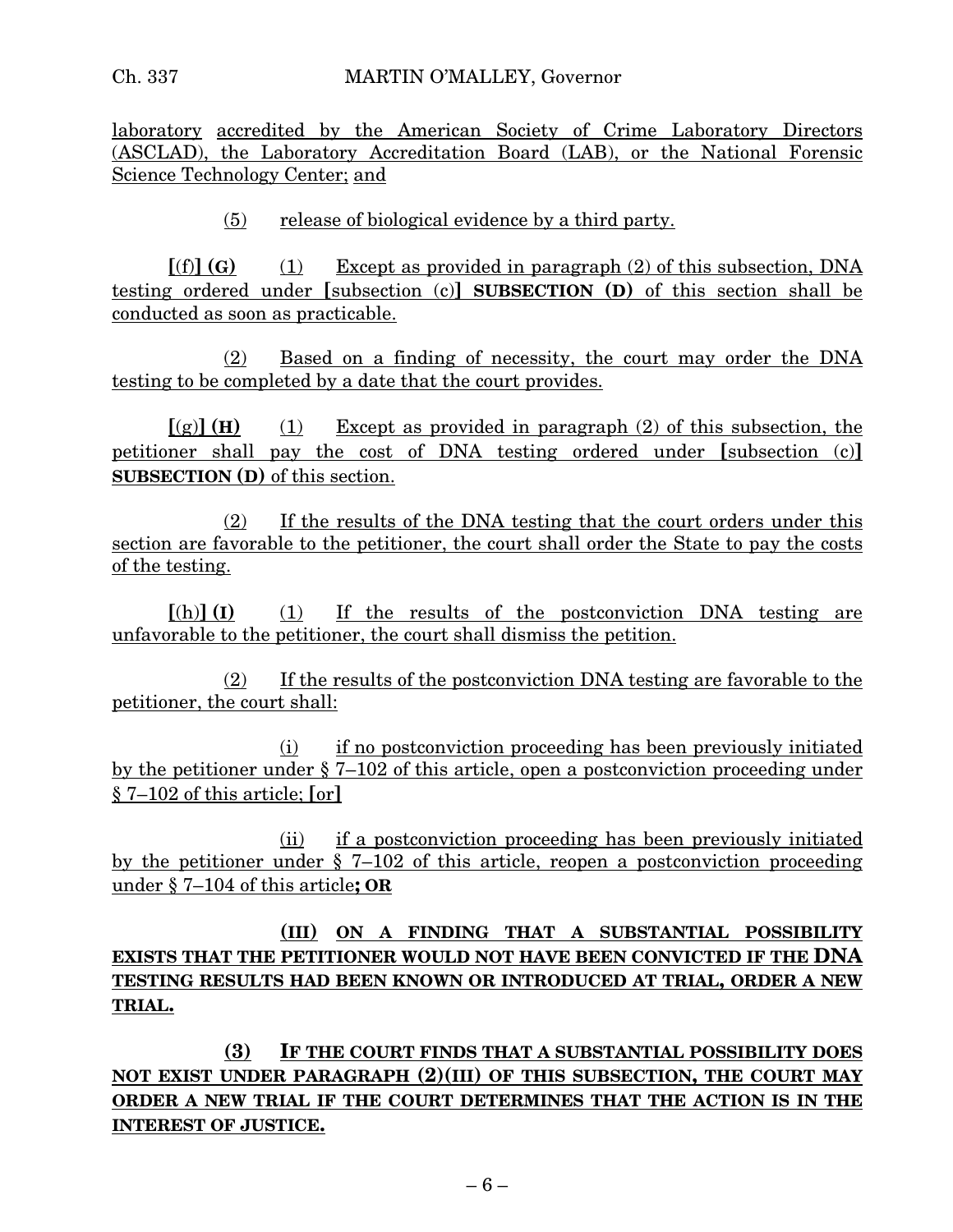# **(4) IF A NEW TRIAL IS GRANTED, THE COURT MAY ORDER THE RELEASE OF THE PETITIONER ON BOND OR ON CONDITIONS THAT THE COURT FINDS WILL REASONABLY ASSURE THE PRESENCE OF THE PETITIONER AT TRIAL**.

**[**(i)**] (J)** (1) The State shall preserve scientific identification evidence that:

(i) the State has reason to know contains DNA material; and

(ii) is secured in connection with an offense described in subsection (b) of this section.

(2) The State shall preserve scientific identification evidence described in paragraph (1) of this subsection for the time of the sentence, including any consecutive sentence imposed in connection with the offense.

**(3) (I) IF THE STATE IS UNABLE TO PRODUCE SCIENTIFIC IDENTIFICATION EVIDENCE DESCRIBED IN PARAGRAPH (1) OF THIS SUBSECTION, THE COURT SHALL HOLD A HEARING TO DETERMINE WHETHER THE FAILURE TO PRODUCE EVIDENCE WAS THE RESULT OF INTENTIONAL AND WILLFUL DESTRUCTION.**

**(II) THE COURT SHALL ORDER A POSTCONVICTION HEARING TO BE CONDUCTED IN ACCORDANCE WITH SUBPARAGRAPH (III) OF THIS PARAGRAPH IF:**

**1. THE COURT DETERMINES AT A HEARING UNDER SUBPARAGRAPH (I) OF THIS PARAGRAPH THAT THE FAILURE TO PRODUCE EVIDENCE WAS THE RESULT OF INTENTIONAL AND WILLFUL DESTRUCTION; AND**

**2. THE COURT MAKES A FINDING THAT:**

**A. THERE IS AN INFERENCE THAT THE RESULTS OF THE POSTCONVICTION DNA TESTING WOULD HAVE BEEN FAVORABLE TO THE PETITIONER; AND**

**B. A SUBSTANTIAL POSSIBILITY EXISTS THAT THE PETITIONER WOULD NOT HAVE BEEN CONVICTED IF THE DNA TESTING HAD BEEN KNOWN OR INTRODUCED AT TRIAL.**

*(II) IF THE COURT DETERMINES AT A HEARING UNDER SUBPARAGRAPH (I) OF THIS PARAGRAPH THAT THE FAILURE TO PRODUCE EVIDENCE WAS THE RESULT OF INTENTIONAL AND WILLFUL DESTRUCTION, THE COURT SHALL:*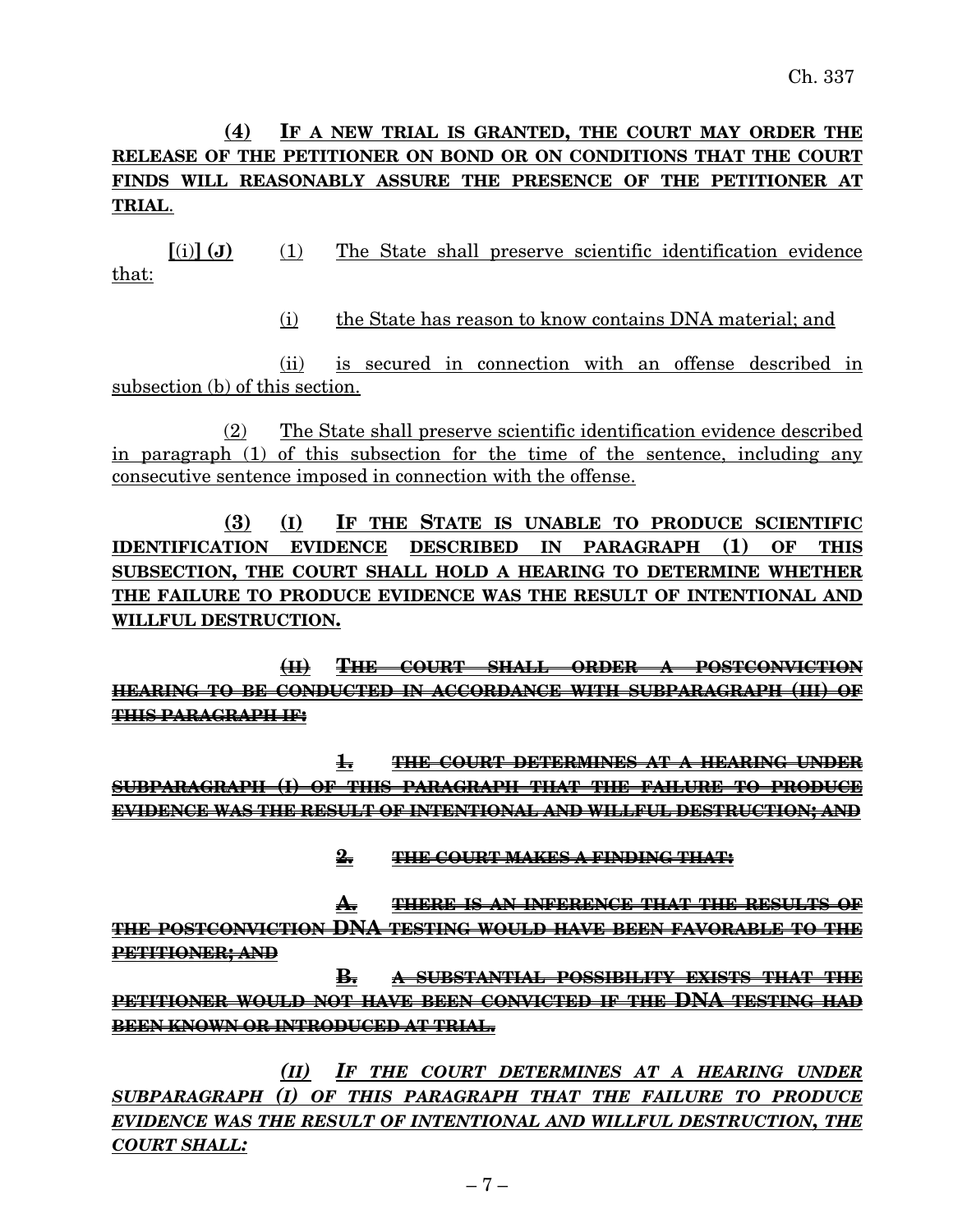# *1. ORDER A POSTCONVICTION HEARING TO BE CONDUCTED IN ACCORDANCE WITH SUBPARAGRAPH (III) OF THIS PARAGRAPH; AND*

*2. AT THE POSTCONVICTION HEARING INFER THAT THE RESULTS OF THE POSTCONVICTION DNA TESTING WOULD HAVE BEEN FAVORABLE TO THE PETITIONER.*

**(III) 1. A COURT ORDERING A POSTCONVICTION HEARING UNDER SUBPARAGRAPH (II) OF THIS PARAGRAPH SHALL OPEN THE POSTCONVICTION HEARING UNDER § 7–102 OF THIS ARTICLE, IF NO POSTCONVICTION HEARING HAS BEEN PREVIOUSLY INITIATED BY THE PETITIONER UNDER § 7–102 OF THIS ARTICLE.**

**2. A COURT ORDERING A POSTCONVICTION HEARING UNDER SUBPARAGRAPH (II) OF THIS PARAGRAPH SHALL REOPEN THE POSTCONVICTION HEARING UNDER § 7–104 OF THIS ARTICLE, IF NO** *A* **POSTCONVICTION HEARING HAS BEEN PREVIOUSLY INITIATED BY THE PETITIONER UNDER § 7–102 OF THIS ARTICLE.**

**[**(3)**] (4)** The State shall make the scientific identification evidence available to parties in the case under terms that are mutually agreed on between them.

**[**(4)**] (5)** If an agreement cannot be reached, the party requesting the testing may file an application in the circuit court that entered the judgment for an order setting the terms under which the evidence will be made available for testing.

 $[(i)]$  **(K)** (1) The State may dispose of scientific identification evidence before the expiration of the time period described in **[**subsection (i)**] SUBSECTION (J)** of this section if the State notifies the following persons:

- (i) the person who is incarcerated in connection with the case;
- (ii) any attorney of record for the person incarcerated; and

(iii) the Office of Public Defender for the judicial district in which the judgment of conviction was entered.

(2) The notification required in paragraph (1) of this subsection shall include:

(i) a description of the scientific identification evidence;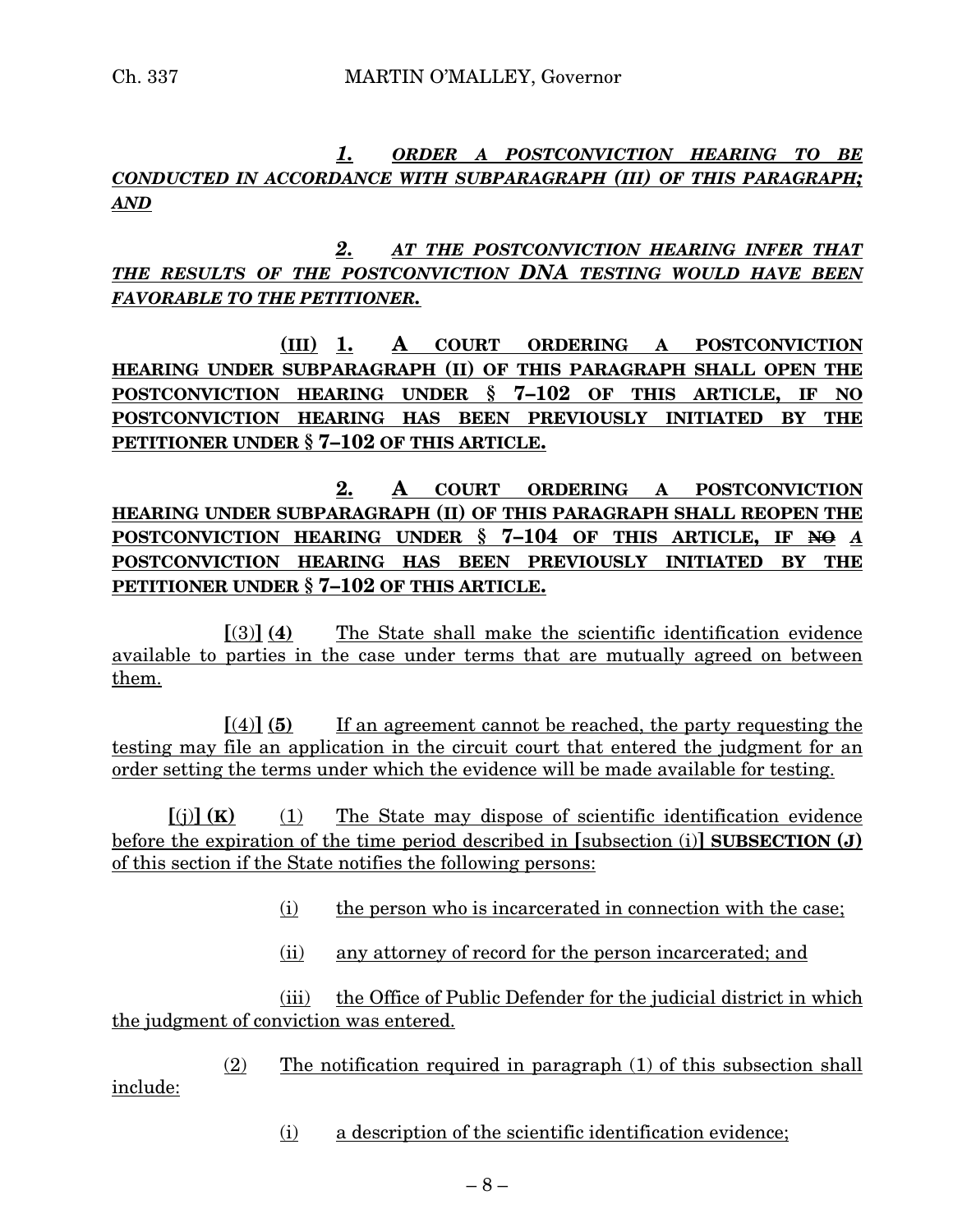# (ii) a statement that the State intends to dispose of the

evidence;

(iii) a statement that the State will dispose of the evidence unless a party files an objection in writing within 120 days from the date of service in the circuit court that entered the judgment; and

(iv) the name and mailing address of the circuit court where an objection may be filed.

(3) Unless another law or court order requires the preservation of the scientific identification evidence, if no objection to the disposition of the evidence is filed within 120 days of the notice required under this subsection, the State may dispose of the evidence.

(4) If a person files written objections to the State's notice that it intends to dispose of scientific identification evidence, the court shall hold a hearing on the proposed disposition of the evidence and at the conclusion of the hearing, if the court determines by a preponderance of the evidence that:

(i) the evidence has no significant value for forensic science analysis, the court may order the return of the evidence to its rightful owner, the destruction of the evidence, or other disposition as provided by law; or

(ii) the evidence is of such size, bulk, or physical character that it cannot practicably be retained by a law enforcement agency, on a showing of need, the court shall order that the evidence be made available to the party objecting to the disposition of the evidence for the purpose of obtaining representative samples from the evidence in the form of cuttings, swabs, or other means, prior to the release or destruction of the evidence.

(5) If the court orders that representative samples be made available under paragraph (4)(ii) of this subsection, the court shall further order that the samples be obtained by a qualified crime scene technician acting on behalf of the party seeking to obtain the samples or by the law enforcement agency in possession of the evidence, which also shall preserve and store the representative samples until the representative samples are released to the custody of a DNA testing facility.

(6) An appeal to the court of appeals may be taken from an order entered under **[**subsection (c), (h)(2), or (j)(4) of**]** this section.

# **Article – Public Safety**

2–501.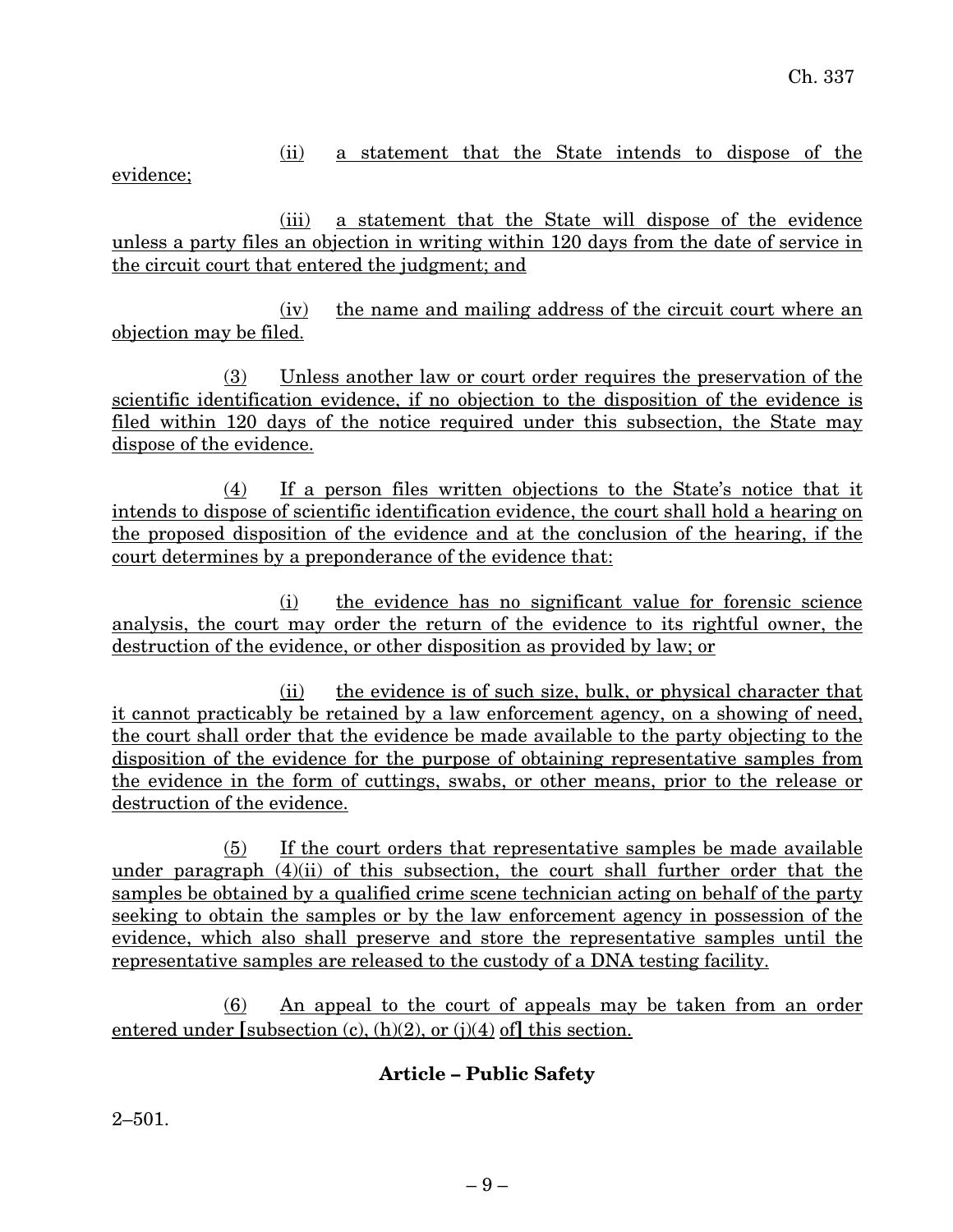### Ch. 337 MARTIN O'MALLEY, Governor

(a) In this subtitle the following words have the meanings indicated.

# **(B) "BURGLARY" INCLUDES THE CRIMES ENUMERATED IN §§ 6–202, 6–203, 6–204, AND 6–205 AND 6–204 OF THE CRIMINAL LAW ARTICLE.**

**[**(b)**] (C)** (1) "CODIS" means the Federal Bureau of Investigation's "Combined DNA Index System" that allows the storage and exchange of DNA records submitted by federal, state and local forensic DNA laboratories.

(2) "CODIS" includes the national DNA index administered and operated by the Federal Bureau of Investigation.

**[**(c)**] (D)** "Crime Laboratory" means the **[**Crime Laboratory**] FORENSIC SCIENCES** Division of the Department.

### **(E) "CRIME**

**(E) (1) EXCEPT AS PROVIDED IN PARAGRAPH (2) OF THIS SUBSECTION, "CRIME OF VIOLENCE" HAS THE MEANING STATED IN § 14–101 OF THE CRIMINAL LAW ARTICLE.**

### **(2) "CRIME OF VIOLENCE" DOES NOT INCLUDE MAYHEM.**

**[**(d)**] (F)** "Director" means the Director of the Crime Laboratory or the Director's designee.

**[**(e)**] (G)** "DNA" means deoxyribonucleic acid.

**[**(f)**] (H)** (1) "DNA record" means DNA information stored in CODIS or the statewide DNA data base system.

(2) "DNA record" includes the information commonly referred to as a DNA profile.

 $\lceil g \rceil$  **(I)** "DNA sample" means a body fluid or tissue sample that is:

(1) provided by an individual who is convicted of a felony or a violation of § 6–205 or § 6–206 of the Criminal Law Article; **[**or**]**

**(2) PROVIDED BY AN INDIVIDUAL WHO IS ARRESTED FOR OR CHARGED WITH:**

**(I) A CRIME OF VIOLENCE OR AN ATTEMPT TO COMMIT A CRIME OF VIOLENCE; OR**

 $-10-$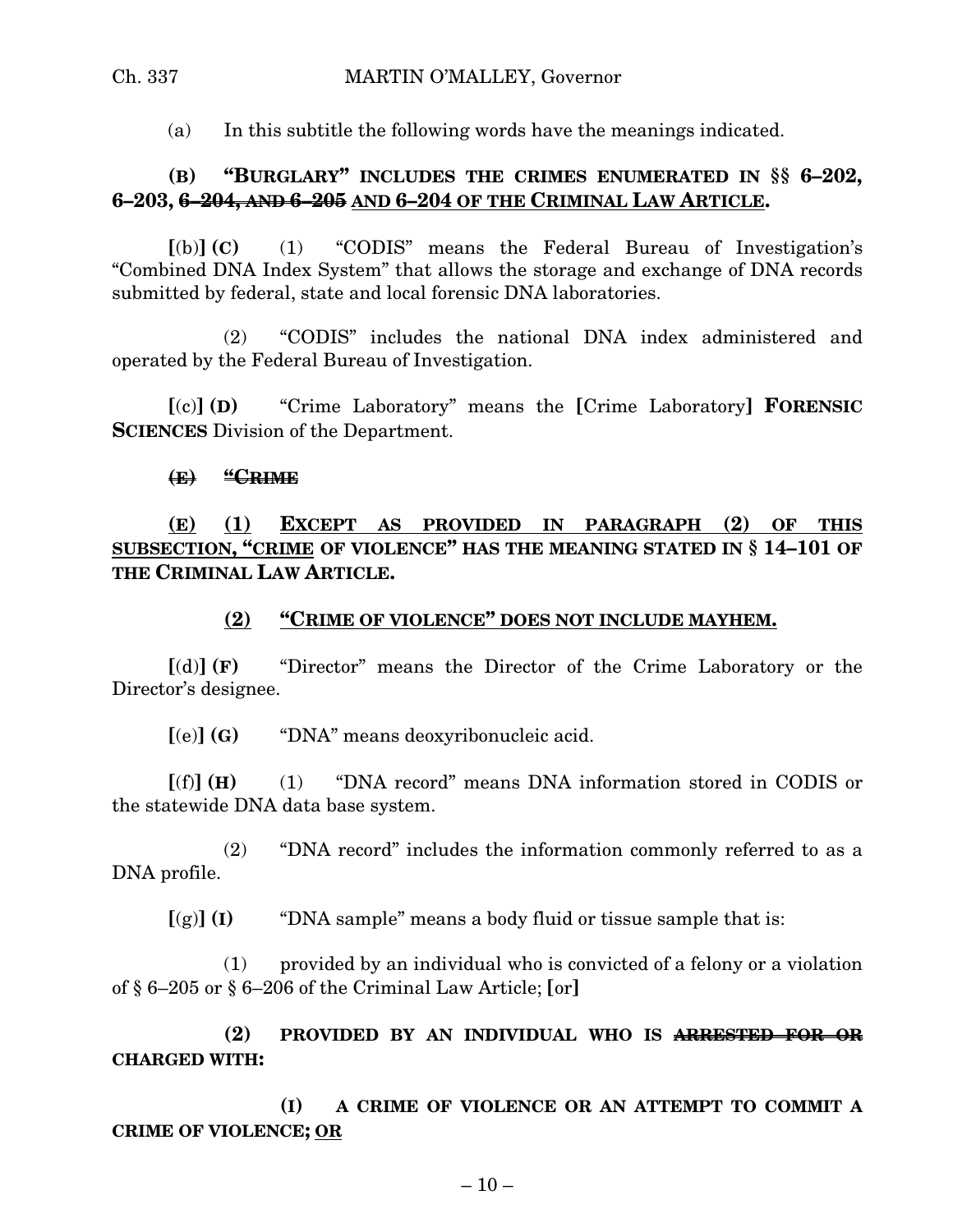### **(II) BURGLARY OR AN ATTEMPT TO COMMIT BURGLARY; OR**

### **(III) A VIOLATION OF § 6–206 OF THE CRIMINAL LAW ARTICLE; OR**

**[**(2)**] (3)** submitted to the statewide DNA data base system for analysis **TESTING** as part of a criminal investigation.

**[**(h)**] (J)** "Statewide DNA data base system" means the DNA record system administered by the Department for identification purposes.

**[**(i)**] (K)** "Statewide DNA repository" means the State repository of DNA samples collected under this subtitle.

2–504.

(a) (1) In accordance with regulations adopted under this subtitle, an individual who is convicted of a felony or a violation of § 6–205 or § 6–206 of the Criminal Law Article shall:

(i) have a DNA sample collected either at the time of sentence or on intake to a correctional facility, if the individual is sentenced to a term of imprisonment; or

(ii) provide a DNA sample as a condition of sentence or probation, if the individual is not sentenced to a term of imprisonment.

(2) An individual who was convicted of a felony or a violation of § 6–205 or § 6–206 of the Criminal Law Article on or before October 1, 2003 and who remains confined in a correctional facility on or after October 1, 1999, shall submit a DNA sample to the Department.

### **(3) (I) IN ACCORDANCE WITH REGULATIONS ADOPTED UNDER THIS SUBTITLE, A DNA SAMPLE SHALL BE COLLECTED FROM AN INDIVIDUAL WHO IS ARRESTED FOR OR CHARGED WITH:**

**(I) 1. A CRIME OF VIOLENCE OR AN ATTEMPT TO COMMIT A CRIME OF VIOLENCE; OR**

**(II) 2. BURGLARY OR AN ATTEMPT TO COMMIT BURGLARY; OR**

**(III) A VIOLATION OF § 6–206 OF THE CRIMINAL LAW**

**ARTICLE.**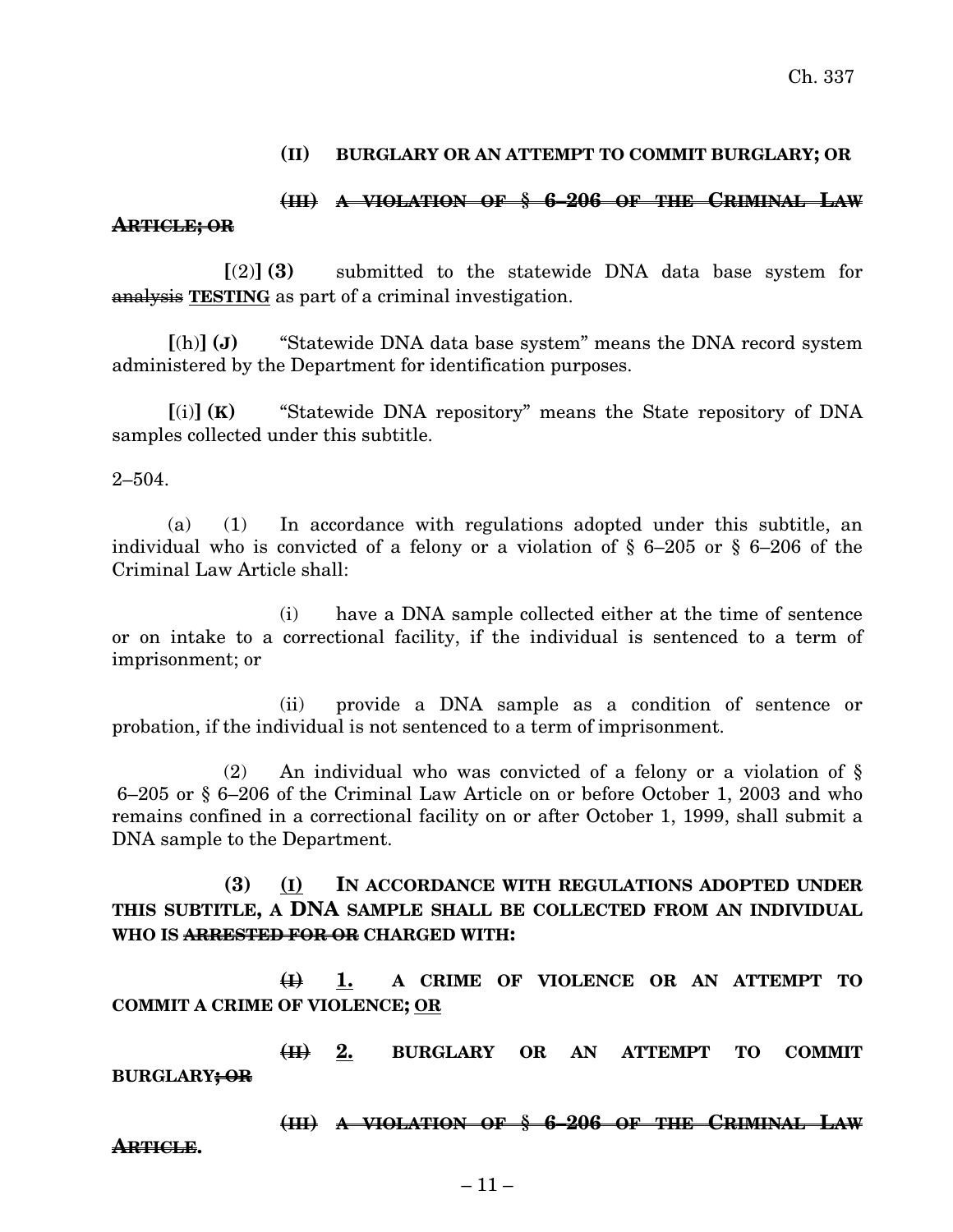# **(II) AT THE TIME OF COLLECTION OF THE DNA SAMPLE UNDER THIS PARAGRAPH, THE INDIVIDUAL FROM WHOM A SAMPLE IS COLLECTED SHALL BE GIVEN NOTICE THAT THE DNA RECORD MAY BE EXPUNGED AND THE DNA SAMPLE DESTROYED IN ACCORDANCE WITH § 2–511 OF THIS SUBTITLE.**

# **(III) A DNA SAMPLE** *DNA EVIDENCE* **COLLECTED FROM A CRIME SCENE OR COLLECTED AS EVIDENCE OF SEXUAL ASSAULT AT A HOSPITAL THAT A LAW ENFORCEMENT INVESTIGATOR CONSIDERS RELEVANT TO THE IDENTIFICATION OR EXONERATION OF A SUSPECT SHALL BE TESTED AS SOON AS REASONABLY POSSIBLE FOLLOWING COLLECTION OF THE SAMPLE.**

(b) In accordance with regulations adopted under this subtitle, each DNA sample required to be collected under this section shall be collected:

## **(1) AT THE FACILITY WHERE THE ARREST CHARGING OF THE INDIVIDUAL IS PROCESSED BY:**

**(I) THE ARRESTING AGENCY; OR**

# **(II) THE BOOKING FACILITY RESPONSIBLE FOR PROCESSING THE ARREST;**

## **(2)** *TIME THE INDIVIDUAL IS CHARGED,* **AT A FACILITY SPECIFIED BY THE SECRETARY, IF THE INDIVIDUAL IS CHARGED BUT NOT ARRESTED;**

 $[(1)] (2) (3) (2)$  at the correctional facility where the individual is confined, if the individual is confined in a correctional facility on or after October 1, 2003, or is sentenced to a term of imprisonment on or after October 1, 2003;

 $\lceil(2)\rceil$  **(3)**  $\blacktriangleleft$  **(3)** at a facility specified by the Director, if the individual is on probation or is not sentenced to a term of imprisonment; or

 $[(3)] (4) (5) (4)$  at a suitable location in a circuit court following the imposition of sentence.

- (c) A DNA sample shall be collected by an individual who is:
	- (1) designated by the Director; and

(2) trained in the collection procedures that the Crime Laboratory uses.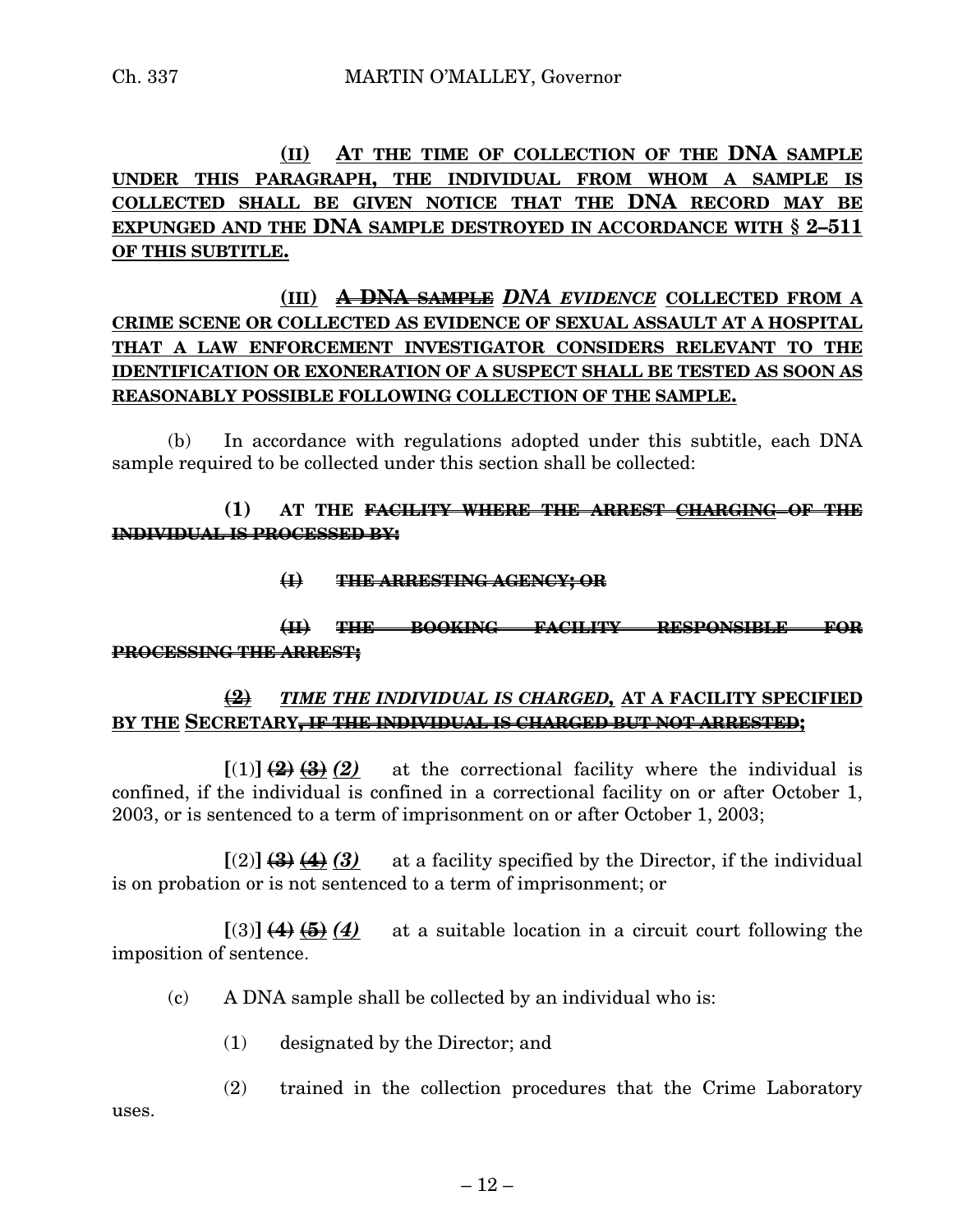**(D) (1) A DNA SAMPLE COLLECTED FROM AN INDIVIDUAL CHARGED WITH A CRIME UNDER SUBSECTION (A)(3) OF THIS SECTION MAY NOT BE TESTED OR PLACED IN THE STATEWIDE DNA DATA BASE SYSTEM PRIOR TO THE FIRST SCHEDULED ARRAIGNMENT DATE UNLESS REQUESTED OR CONSENTED TO BY THE INDIVIDUAL AS PROVIDED IN PARAGRAPH (3) OF THIS SUBSECTION.**

**(2) IF A CRIMINAL CHARGE IS** *ALL QUALIFYING CRIMINAL CHARGES ARE* **DETERMINED TO BE UNSUPPORTED BY PROBABLE CAUSE:**

**(I) THE DNA SAMPLE SHALL BE IMMEDIATELY DESTROYED; AND**

**(II) NOTICE SHALL BE SENT TO THE DEFENDANT AND COUNSEL OF RECORD FOR THE DEFENDANT THAT THE SAMPLE WAS DESTROYED.**

**(3) AN INDIVIDUAL MAY REQUEST OR CONSENT TO HAVE THE INDIVIDUAL'S DNA SAMPLE PROCESSED PRIOR TO ARRAIGNMENT FOR THE SOLE PURPOSE OF HAVING THE SAMPLE CHECKED AGAINST A SAMPLE THAT:**

**(I) HAS BEEN PROCESSED FROM THE CRIME SCENE OR THE HOSPITAL; AND**

# **(II) IS RELATED TO THE CHARGES AGAINST THE**

### **INDIVIDUAL.**

(d) **(E)** A second DNA sample shall be taken if needed to obtain sufficient DNA for the statewide DNA data base **SYSTEM** or if ordered by the court for good cause shown.

 $\overline{(e)}$  **(F)** Failure of an individual who is not sentenced to a term of imprisonment to provide a DNA sample within 90 days after notice by the Director is a violation of probation.

2–506.

(a) Each DNA record of identification characteristics that results from DNA testing **UNDER THIS SUBTITLE** shall be stored and maintained **ONLY** by the Crime Laboratory in the statewide DNA data base system**, EXCEPT AS NECESSARY TO PARTICIPATE IN CODIS**.

(b) Each DNA sample **OBTAINED UNDER THIS SUBTITLE** shall be stored securely and maintained **ONLY** by the Crime Laboratory in the statewide DNA repository.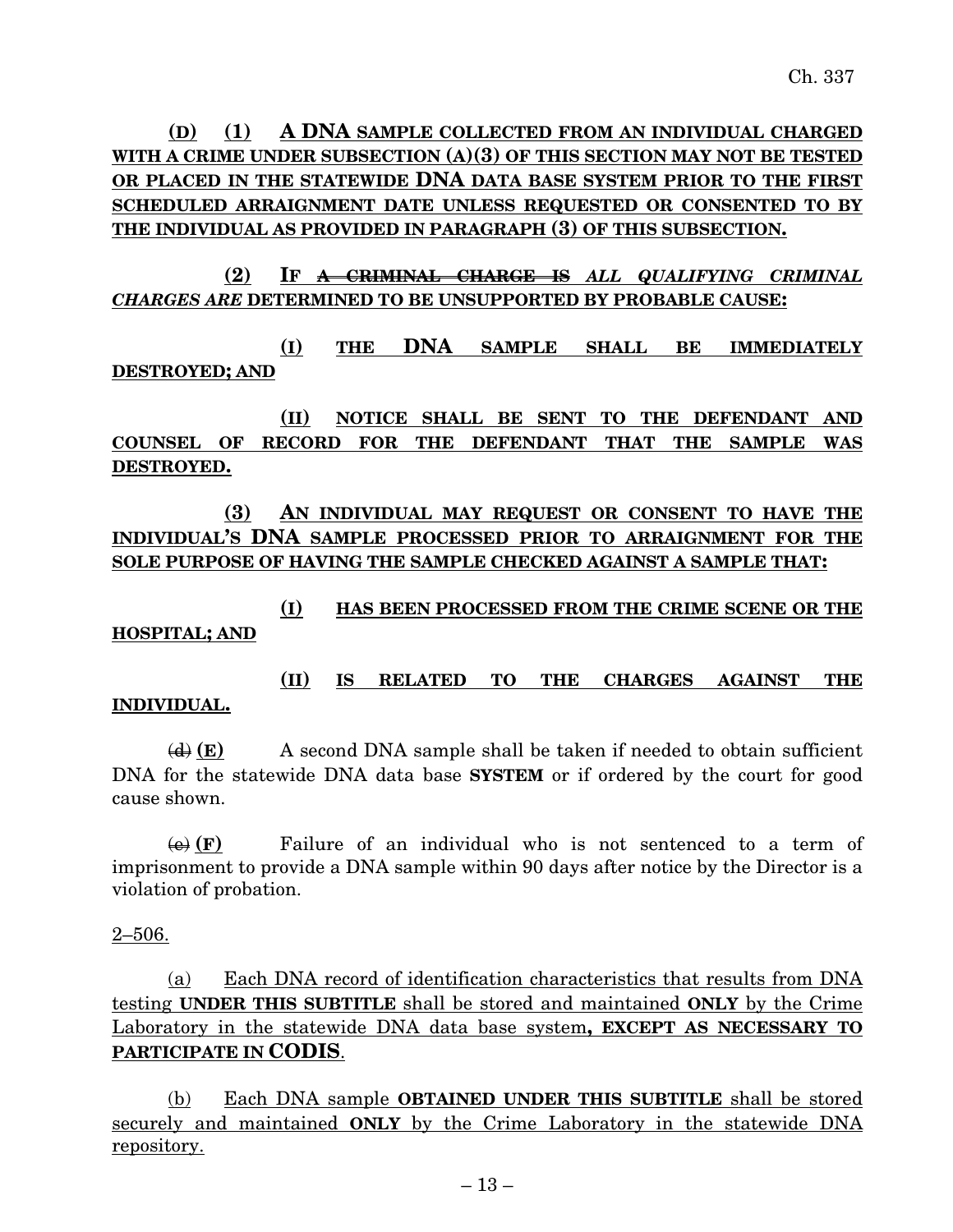(c) Typing results shall be stored securely in the statewide DNA data base system.

# **(D) A PERSON MAY NOT PERFORM A SEARCH OF THE STATEWIDE DNA DATA BASE FOR THE PURPOSE OF IDENTIFICATION OF AN OFFENDER IN CONNECTION WITH A CRIME FOR WHICH THE OFFENDER MAY BE A BIOLOGICAL RELATIVE OF THE INDIVIDUAL FROM WHOM THE DNA SAMPLE WAS ACQUIRED.**

 $2 - 511.$ 

(a) An individual whose DNA record or profile is included in the statewide DNA data base system and whose DNA sample is stored in the statewide DNA repository may request that information be expunged on the grounds that the **ARREST OR** conviction that resulted in the inclusion meets the expungement criteria specified in § 10–105 or § 10–106 of the Criminal Procedure Article.

 $\phi$ ) Expungement proceedings shall be conducted in accordance with  $\frac{1}{2}$ 10–105 or § 10–106 of the Criminal Procedure Article.

(c) **[**On receipt of an order of expungement, the Director shall purge any DNA record, DNA sample, or other identifiable information covered by the order from the statewide DNA data base system and the statewide DNA repository.**]**

**(1) ON RECEIVING AN ORDER OF EXPUNGEMENT FOR AN INDIVIDUAL WHOSE DNA SAMPLE HAS BEEN INCLUDED IN THE STATEWIDE DNA DATA BASE SYSTEM, THE DNA SAMPLE SHALL BE EXPUNGED EXCEPT THAT THE ORDER MAY NOT APPLY TO OTHER OFFENSES COMMITTED BY THE INDIVIDUAL WHO QUALIFIES FOR INCLUSION IN THE STATEWIDE DNA DATA BASE SYSTEM.**

**(2) A LETTER DOCUMENTING EXPUNGEMENT OF THE DNA SAMPLE AND DESTRUCTION OF THE DNA SAMPLE SHALL BE SENT BY THE DIRECTOR TO THE DEFENDANT AND THE DEFENDANT'S ATTORNEY AT THE ADDRESS SPECIFIED BY THE COURT IN THE ORDER OF EXPUNGEMENT.**

**(3) THE DIRECTOR SHALL ADOPT PROCEDURES TO COMPLY WITH THIS SUBSECTION**

**(1) EXCEPT AS PROVIDED IN PARAGRAPH (2) OF THIS SUBSECTION, ANY DNA SAMPLES AND RECORDS GENERATED AS PART OF A CRIMINAL INVESTIGATION OR PROSECUTION SHALL BE DESTROYED OR EXPUNGED AUTOMATICALLY FROM THE STATE DNA DATA BASE IF:**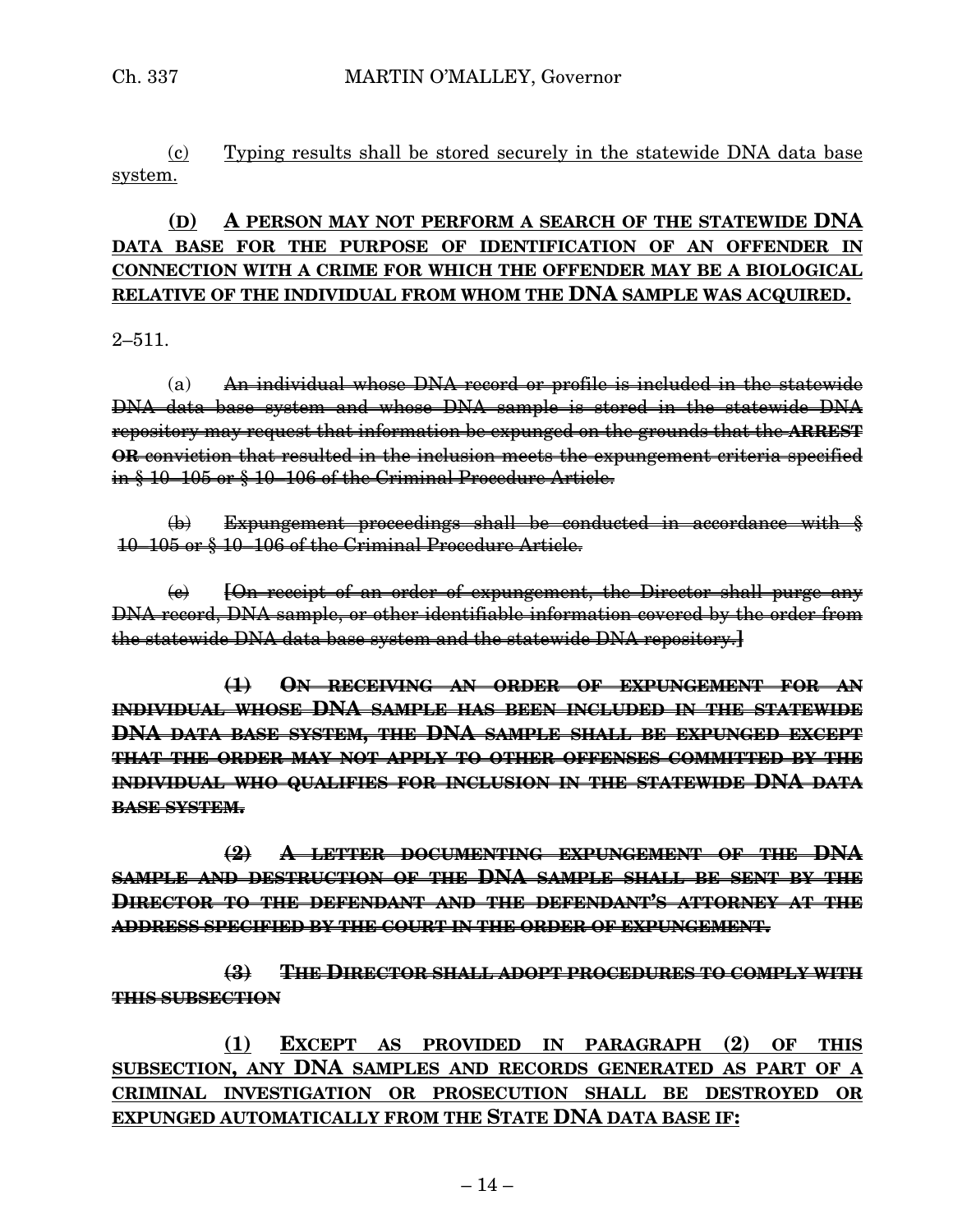**(I) A CRIMINAL ACTION BEGUN AGAINST THE INDIVIDUAL RELATING TO THE CRIME DOES NOT RESULT IN A CONVICTION OF THE INDIVIDUAL;**

**(II) THE CONVICTION IS REVERSED OR VACATED** *FINALLY REVERSED OR VACATED AND NO NEW TRIAL IS PERMITTED***; OR**

**(III) THE INDIVIDUAL IS GRANTED AN UNCONDITIONAL PARDON.**

**(2) A DNA SAMPLE OR DNA RECORD MAY NOT BE DESTROYED OR EXPUNGED AUTOMATICALLY FROM THE STATE DNA DATA BASE IF THE CRIMINAL ACTION IS PUT ON THE STET DOCKET OR THE INDIVIDUAL RECEIVES PROBATION BEFORE JUDGMENT.**

**(B) IF THE DNA SAMPLE OR DNA RECORD WAS OBTAINED OR GENERATED ONLY IN CONNECTION WITH A CASE IN WHICH ELIGIBILITY FOR EXPUNGEMENT HAS BEEN ESTABLISHED, THE DNA SAMPLE SHALL BE DESTROYED AND THE DNA RECORD SHALL BE EXPUNGED.**

**(C) ANY DNA RECORD EXPUNGED IN ACCORDANCE WITH THIS SECTION SHALL BE EXPUNGED FROM EVERY DATA BASE INTO WHICH IT HAS BEEN ENTERED, INCLUDING LOCAL, STATE, AND FEDERAL DATA BASES.**

**(D) AN EXPUNGEMENT OR DESTRUCTION OF SAMPLE UNDER THIS SECTION SHALL OCCUR WITHIN 60 DAYS OF AN EVENT LISTED IN SUBSECTION (A) OF THIS SECTION.**

**(E) A LETTER DOCUMENTING EXPUNGEMENT OF THE DNA RECORD AND DESTRUCTION OF THE DNA SAMPLE SHALL BE SENT BY THE DIRECTOR TO THE DEFENDANT AND THE DEFENDANT'S ATTORNEY AT THE ADDRESS SPECIFIED BY THE COURT IN THE ORDER OF EXPUNGEMENT.**

**(F) A RECORD OR SAMPLE THAT QUALIFIES FOR EXPUNGEMENT OR DESTRUCTION UNDER THIS SECTION AND IS MATCHED CONCURRENT WITH OR SUBSEQUENT TO THE DATE OF QUALIFICATION FOR EXPUNGEMENT:**

**(1) MAY NOT BE UTILIZED FOR A DETERMINATION OF PROBABLE CAUSE REGARDLESS OF WHETHER IT IS EXPUNGED OR DESTROYED TIMELY; AND**

**(2) IS NOT ADMISSIBLE IN ANY PROCEEDING FOR ANY PURPOSE.**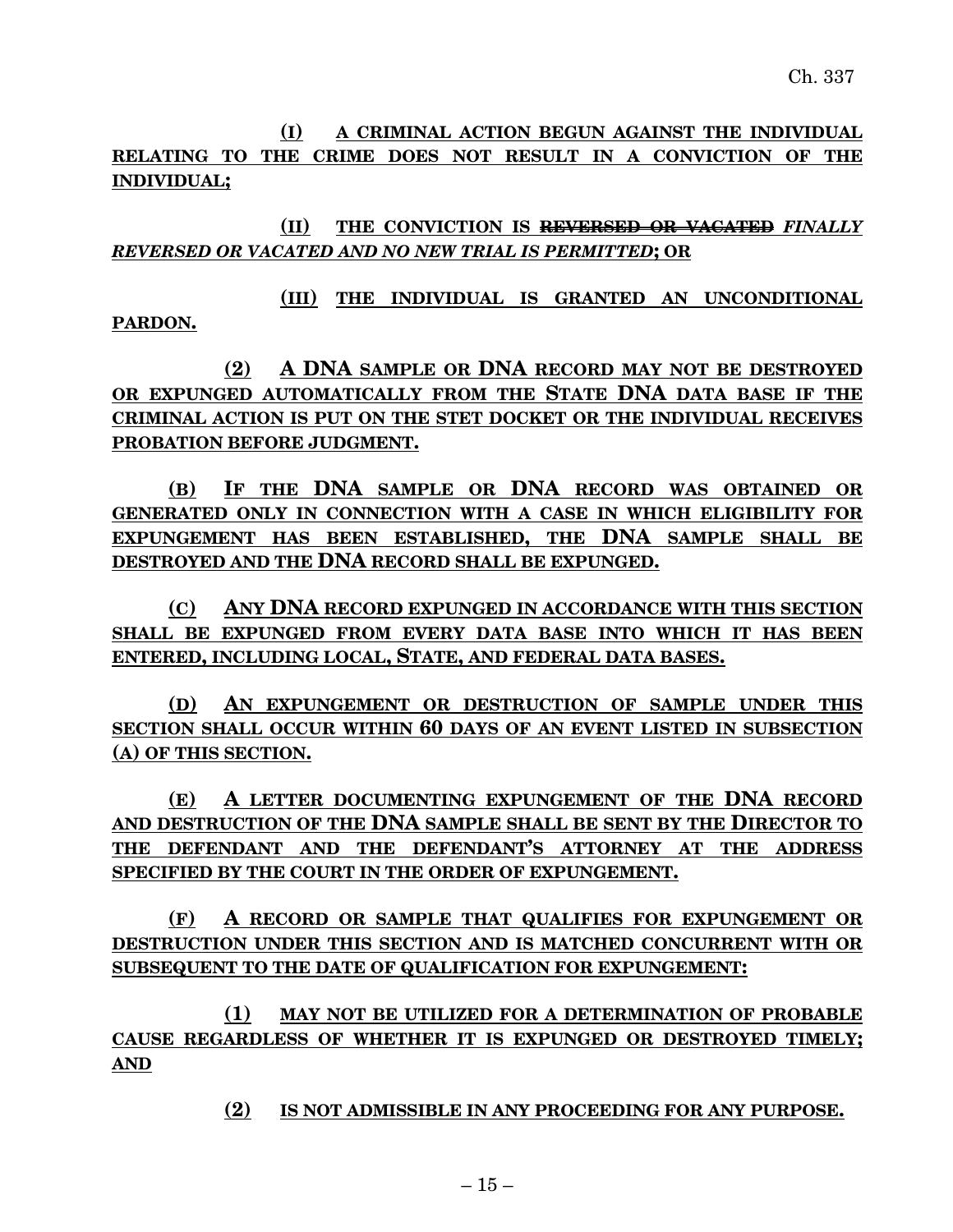# **(G) THE DIRECTOR SHALL ADOPT PROCEDURES TO COMPLY WITH THIS SECTION**.

### $2 - 512$ .

(a) A person who, by virtue of employment or official position, has possession of or access to individually identifiable DNA information contained in the statewide DNA data base system or statewide DNA repository may not willfully disclose the information in any manner to a person or agency not entitled to receive the information.

(b) A person may not, without authorization, willfully obtain individually identifiable DNA information from the statewide DNA data base system or statewide DNA repository.

# **(C) A PERSON MAY NOT WILLFULLY TEST A DNA SAMPLE FOR INFORMATION THAT DOES NOT RELATE TO THE IDENTIFICATION OF INDIVIDUALS AS SPECIFIED IN THIS SUBTITLE.**

**(D) A PERSON MAY NOT WILLFULLY FAIL TO DESTROY A DNA SAMPLE FOR WHICH, UNDER THIS SUBTITLE:**

**(1) NOTIFICATION HAS BEEN SENT STATING THAT THE DNA SAMPLE HAS BEEN DESTROYED; OR**

## **(2) DESTRUCTION HAS BEEN ORDERED.**

**[**(c)**] (E)** A person who violates **SUBSECTION (A), (B), OR (C) OF** this section is guilty of a misdemeanor and on conviction is subject to imprisonment not exceeding **[**3**] 5** years or a fine not exceeding **[**\$1,000**] \$5,000** or both.

# **(F) A PERSON WHO VIOLATES SUBSECTION (D) OF THIS SECTION IS GUILTY OF A MISDEMEANOR AND ON CONVICTION IS SUBJECT TO IMPRISONMENT NOT EXCEEDING 1 YEAR OR A FINE NOT EXCEEDING \$1,000.**

## **2–513.**

**(A) (1) (I) ON OR BEFORE DECEMBER 31, 2009** *APRIL 1, 2010***, AND** *ON OR BEFORE APRIL 1* **ANNUALLY THEREAFTER, THE DEPARTMENT SHALL REPORT TO THE GOVERNOR AND, IN ACCORDANCE WITH § 2–1246 OF THE STATE GOVERNMENT ARTICLE, THE GENERAL ASSEMBLY, ON THE STATUS OF THE STATEWIDE DNA DATA BASE SYSTEM AS SPECIFIED IN SUBSECTION (B) OF THIS SECTION.**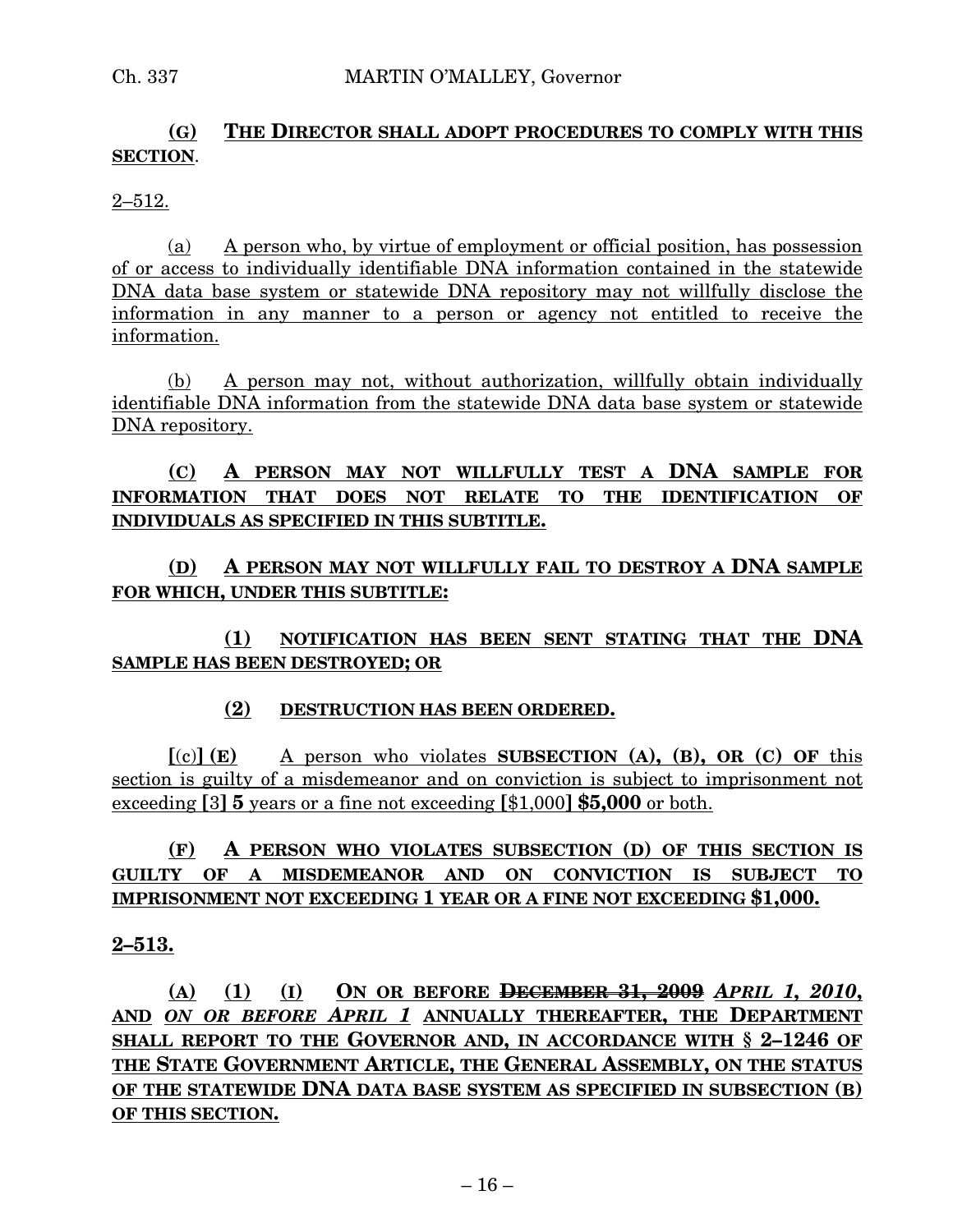**(II) ON OR BEFORE SEPTEMBER 1, 2009** *JANUARY 31, 2010***, AND** *ON OR BEFORE JANUARY 31* **ANNUALLY THEREAFTER, LOCAL LAW ENFORCEMENT AGENCIES SHALL REPORT TO THE DEPARTMENT** *FOR THE PRECEDING CALENDAR YEAR* **WITH THE INFORMATION NECESSARY FOR THE DEPARTMENT TO COMPLY WITH THE REQUIREMENTS OF SUBSECTION (B) OF THIS SECTION.**

**(2) THE ANNUAL REPORT SHALL BE POSTED ON THE DEPARTMENT WEBSITE ON OR BEFORE DECEMBER 31** *APRIL 1* **OF EACH YEAR.**

**(B) THE ANNUAL REPORT SHALL INCLUDE***, FOR THE PRECEDING CALENDAR YEAR***:**

**(1) TOTAL EXPENSES INCURRED FOR THE OPERATION AND MANAGEMENT OF THE DNA DATA BASE AND DNA TESTING PROGRAM, SPECIFYING THE ACTUAL AND HUMAN RESOURCE COSTS OF DNA COLLECTION AND TRANSPORT, DNA ANALYSES, DATA BASE OPERATION AND OVERSIGHT, AND STATE LABORATORY PERSONNEL AND MAINTENANCE;**

**(2) TOTAL FUNDING PROVIDED BY THE STATE TO EACH FORENSIC CRIME LABORATORY IN THE PRECEDING YEAR;**

**(3) A STATISTICAL ANALYSIS OF THE RACIAL DEMOGRAPHICS OF:**

**(I) INDIVIDUALS WHO HAVE BEEN CHARGED WITH A CRIME OF VIOLENCE OR BURGLARY, OR ATTEMPT TO COMMIT A CRIME OF VIOLENCE OR BURGLARY, AS DEFINED IN § 2–501 OF THIS SUBTITLE; AND**

**(II) VICTIMS OF CRIMES ALLEGED TO HAVE BEEN COMMITTED BY THOSE INDIVIDUALS, WHEN KNOWN;**

**(4) THE NUMBER OF BIOLOGICAL** *DNA* **SAMPLES COLLECTED FROM INDIVIDUALS** *CHARGED WITH A CRIME OF VIOLENCE OR BURGLARY, OR ATTEMPT TO COMMIT A CRIME OF VIOLENCE OR BURGLARY, AS DEFINED IN § 2–501 OF THIS SUBTITLE***;**

**(5) THE SUFFICIENCY OF PROTOCOLS AND PROCEDURES ADOPTED TO PREVENT THE UNLAWFUL TESTING OF DNA AND ENSURE THE EXPUNGEMENT OF DNA AS REQUIRED UNDER THIS SUBTITLE; AND**

**(6) A DETAILED ANALYSIS OF THE INVESTIGATIONS AIDED BY DNA PROFILES THAT INCLUDES:**

**(I) THE NUMBER OF MATCHES;**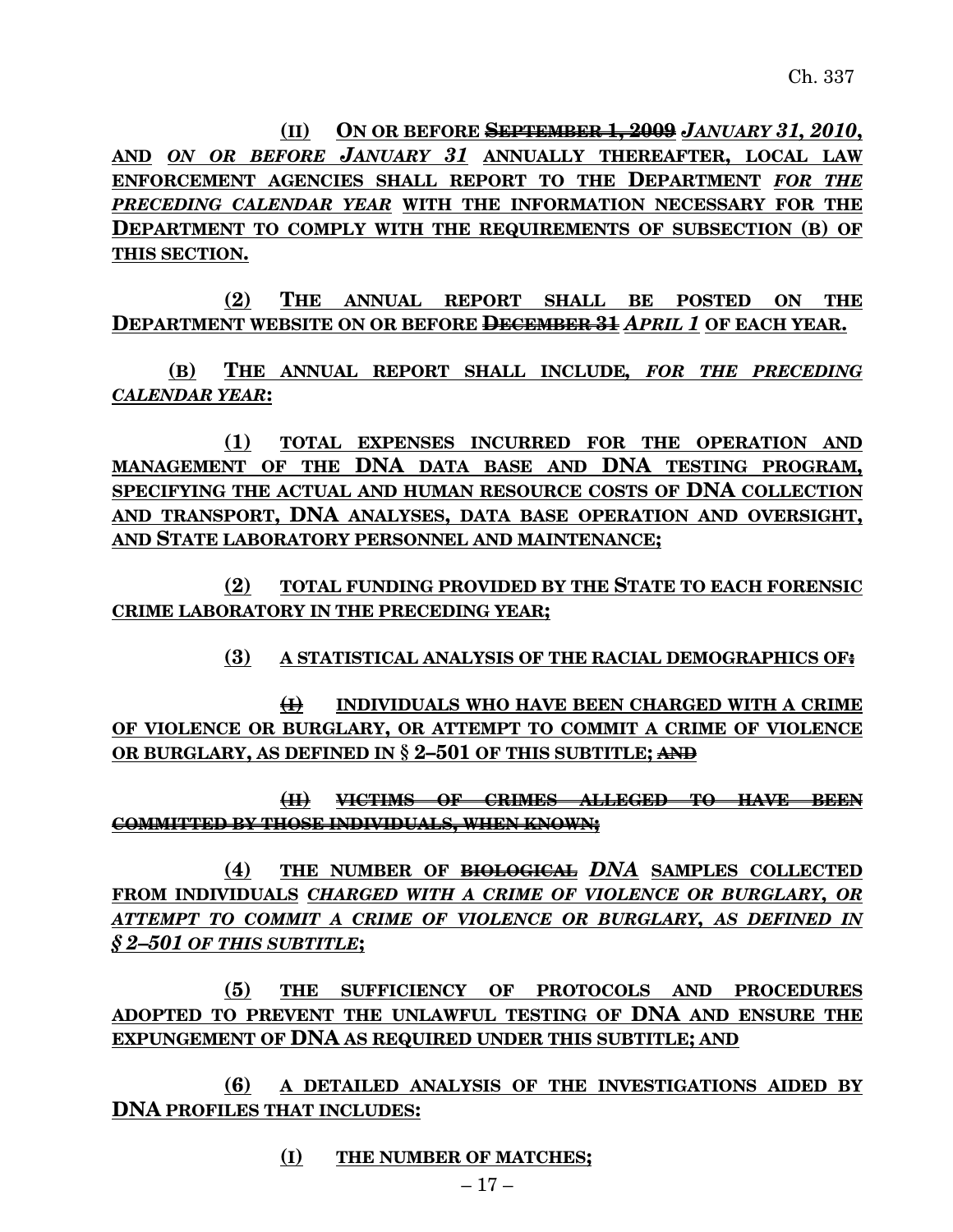### **(II) THE NUMBER OF MATCHES THAT RESULTED IN INVESTIGATION OF THE PERSON IDENTIFIED;**

**(III) THE NUMBER OF MATCHES THAT RESULTED IN FORMAL CHARGES;**

**(IV) THE NUMBER OF MATCHES THAT RESULTED IN CONVICTIONS;**

**(V) THE NUMBER OF MATCHES THAT RESULTED IN EXONERATIONS;**

**(VI) THE NUMBER OF MATCHES THAT RESULTED IN CONVICTIONS FOR PERSONS NOT ALREADY INCARCERATED; AND**

# **(VII) THE PRIOR OFFENSES FOR WHICH A PERSON HAS BEEN CONVICTED WHERE A MATCH OCCURRED.**

### **2–514.**

**(A) (1) ON OR BEFORE DECEMBER 31, 2009** *APRIL 1, 2010***, AND** *ON OR BEFORE APRIL 1 OF EVERY EVEN–NUMBERED YEAR* **ANNUALLY THEREAFTER, THE POLICE DEPARTMENT OR THE OFFICE OF THE SHERIFF, AS APPROPRIATE, OF EACH COUNTY AND THE POLICE DEPARTMENT OF BALTIMORE CITY** *EACH LOCAL LAW ENFORCEMENT UNIT* **SHALL REPORT TO THE OFFICE OF LEGISLATIVE AUDITS ON THE STATUS OF CRIME SCENE DNA COLLECTION AND ANALYSIS IN THEIR** *ITS* **RESPECTIVE JURISDICTIONS.**

**(2) THE** *JURISDICTION FOR THE PRECEDING CALENDAR YEAR, AND THE* **DEPARTMENT SHALL REPORT TO THE OFFICE OF LEGISLATIVE AUDITS ON THE STATUS OF CRIME SCENE DNA COLLECTION STATEWIDE** *FOR THE PRECEDING CALENDAR YEAR***, INCLUDING:**

**(I)** *(1)* **THE CRIMES FOR WHICH CRIME SCENE DNA SAMPLES ARE** *EVIDENCE IS* **ROUTINELY COLLECTED;**

**(II)** *(2)* **THE APPROXIMATE NUMBER OF CRIME SCENE DNA** *EVIDENCE* **SAMPLES COLLECTED DURING THE PRECEDING YEAR FOR EACH CATEGORY OF CRIME;**

**(III)** *(3)* **THE AVERAGE TIME BETWEEN CRIME SCENE DNA SAMPLE** *EVIDENCE* **COLLECTION AND ANALYSIS;**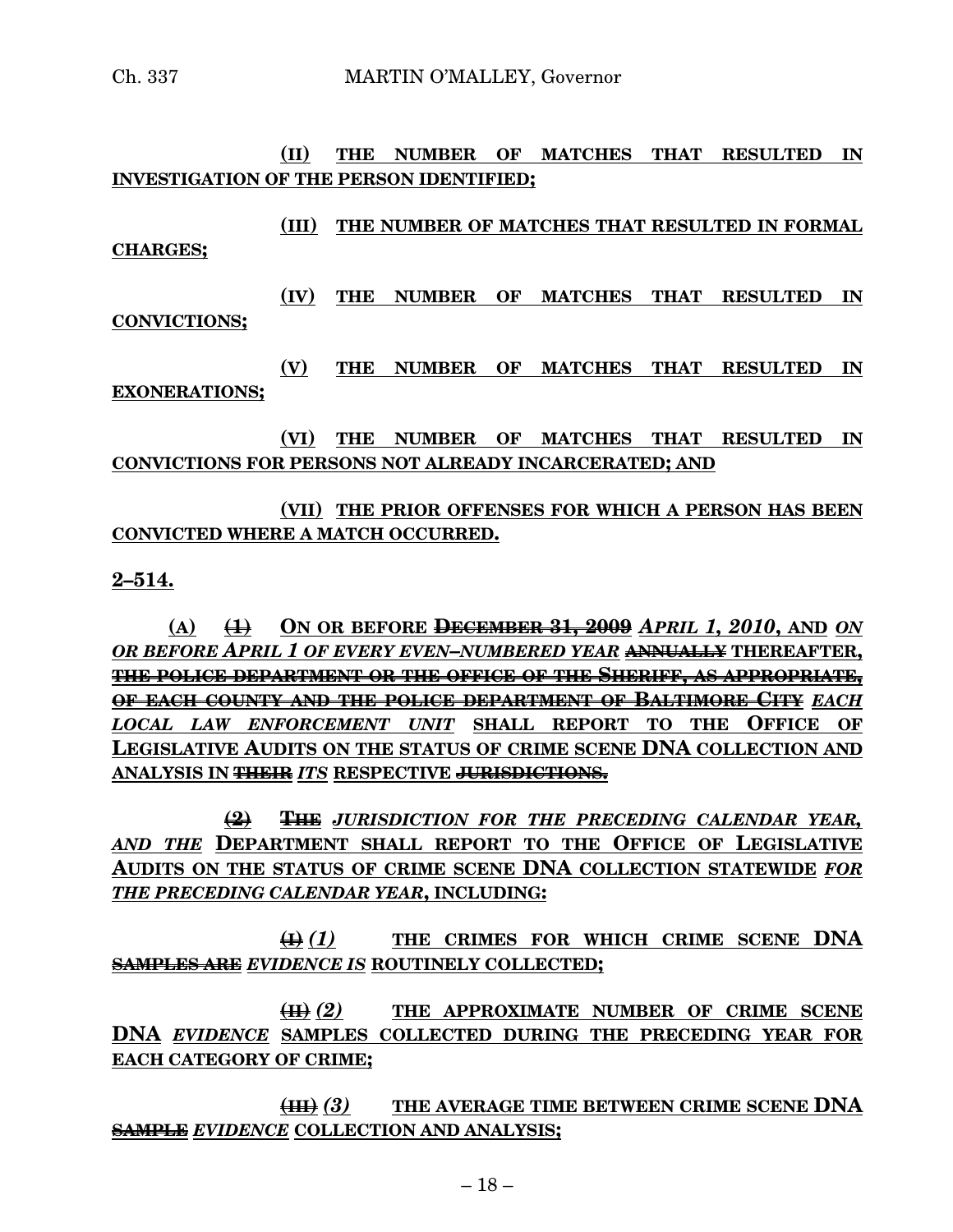# **(IV)** *(4)* **THE NUMBER OF CRIME SCENE DNA** *EVIDENCE* **SAMPLES COLLECTED AND NOT ANALYZED AT THE TIME OF THE STUDY;**

**(V)** *(5)* **THE NUMBER OF CRIME SCENE DNA** *EVIDENCE* **SAMPLES SUBMITTED TO THE STATEWIDE DNA DATA BASE DURING THE PRECEDING YEAR; AND**

# **(VI)** *(6)* **THE NUMBER OF CRIME SCENE DNA** *EVIDENCE* **SAMPLES, INCLUDING SEXUAL ASSAULT EVIDENCE, COLLECTED BY HOSPITALS IN THE COUNTY DURING THE PRECEDING YEAR.**

**(B) THE OFFICE OF LEGISLATIVE AUDITS SHALL COMPILE AND EVALUATE THE INFORMATION REPORTED BY THE POLICE DEPARTMENTS AND SHERIFF OFFICES** *LOCAL LAW ENFORCEMENT UNITS AND THE DEPARTMENT* **UNDER SUBSECTION (A) OF THIS SECTION AND SUBMIT AN ANNUAL SUMMARY REPORT TO THE GOVERNOR AND, IN ACCORDANCE WITH § 2–1246 OF THE STATE GOVERNMENT ARTICLE, THE GENERAL ASSEMBLY.**

SECTION 2. AND BE IT FURTHER ENACTED, That, the Laws of Maryland read as follows:

## **Article – Criminal Procedure**

### 6–232.

(a) In a criminal case, when all of the charges against the defendant are disposed of by acquittal, dismissal, probation before judgment, nolle prosequi, or stet, the court shall advise the defendant that the defendant may be entitled to expunge the records and any DNA sample and DNA record relating to the charge or charges against the defendant in accordance with Title 10, Subtitle 1 of this article and Title 2, Subtitle 5 of the Public Safety Article.

 $\phi$ ) The failure of a court to comply with subsection (a) of this section does not affect the legality or efficacy of the sentence or disposition of the case.

### $8 - 201.$

 $\overline{a}$   $\rightarrow$  In this section the following words have the meanings indicated.

 $\left( 2\right)$  "Biological evidence" includes, but is not limited to, any blood, hair, saliva, semen, epithelial cells, buccal cells, or other bodily substances from which genetic marker groupings may be obtained.

(3) "DNA" means deoxyribonucleic acid.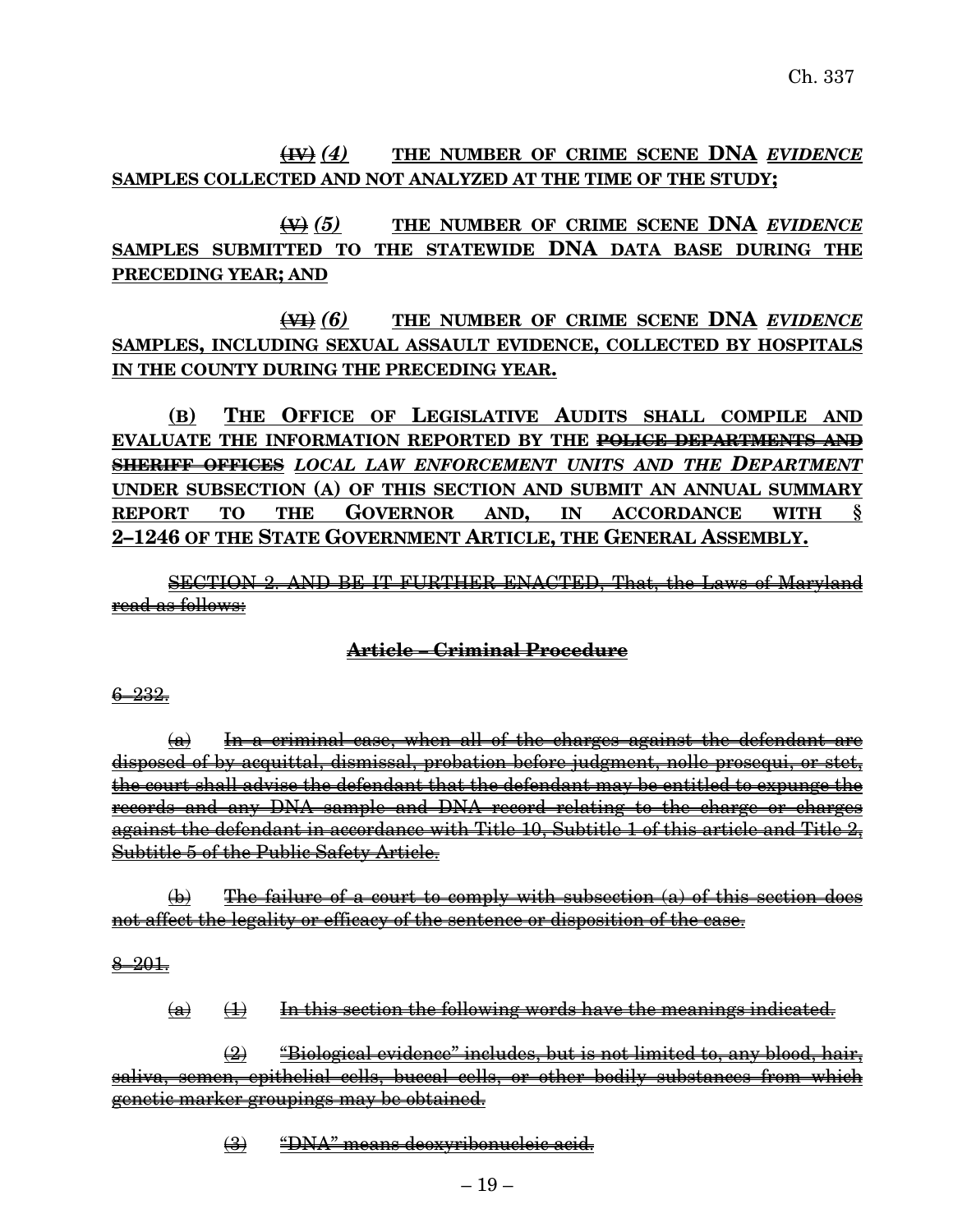# $(4)$  "Law enforcement agency" means any of the following:

- $\leftrightarrow$  a municipal or county police department;
- $(i)$  sheriff's office;
- (iii) the Maryland State Police;
- $(iv)$  any prosecuting authority;
- (v) any state, university, county, or municipal police unit or police force; and

(vi) any hospital, medical facility, or private entity that is conducting forensic examinations and securing biological evidence related to criminal investigations.

### (5) "Scientific identification evidence" means evidence that:

 $\leftrightarrow$  is related to an investigation or prosecution that resulted in a judgment of conviction:

(ii) is in the actual or constructive possession of a law enforcement agency or agent of a law enforcement agency; and

(iii) contains biological evidence from which DNA may be recovered that may produce exculpatory or mitigating evidence relevant to a claim of a convicted person of wrongful conviction or sentencing if subject to DNA testing.

(b) Notwithstanding any other law governing postconviction relief, a person who is convicted of a violation of § 2–201, § 2–204, § 2–207, or §§ 3–303 through 3–306 of the Criminal Law Article may file a petition:

(1) for DNA testing of scientific identification evidence that the State possesses as provided in subsection (j) of this section and that is related to the judgment of conviction; or

 $\left( 2 \right)$  for a search by a law enforcement agency of a law enforcement data base or log for the purpose of identifying the source of physical evidence used for DNA testing.

 $\left(\epsilon\right)$  A petitioner may move for a new trial under this section on the grounds that the conviction was based on unreliable scientific identification evidence and a substantial possibility exists that the petitioner would not have been convicted without the evidence.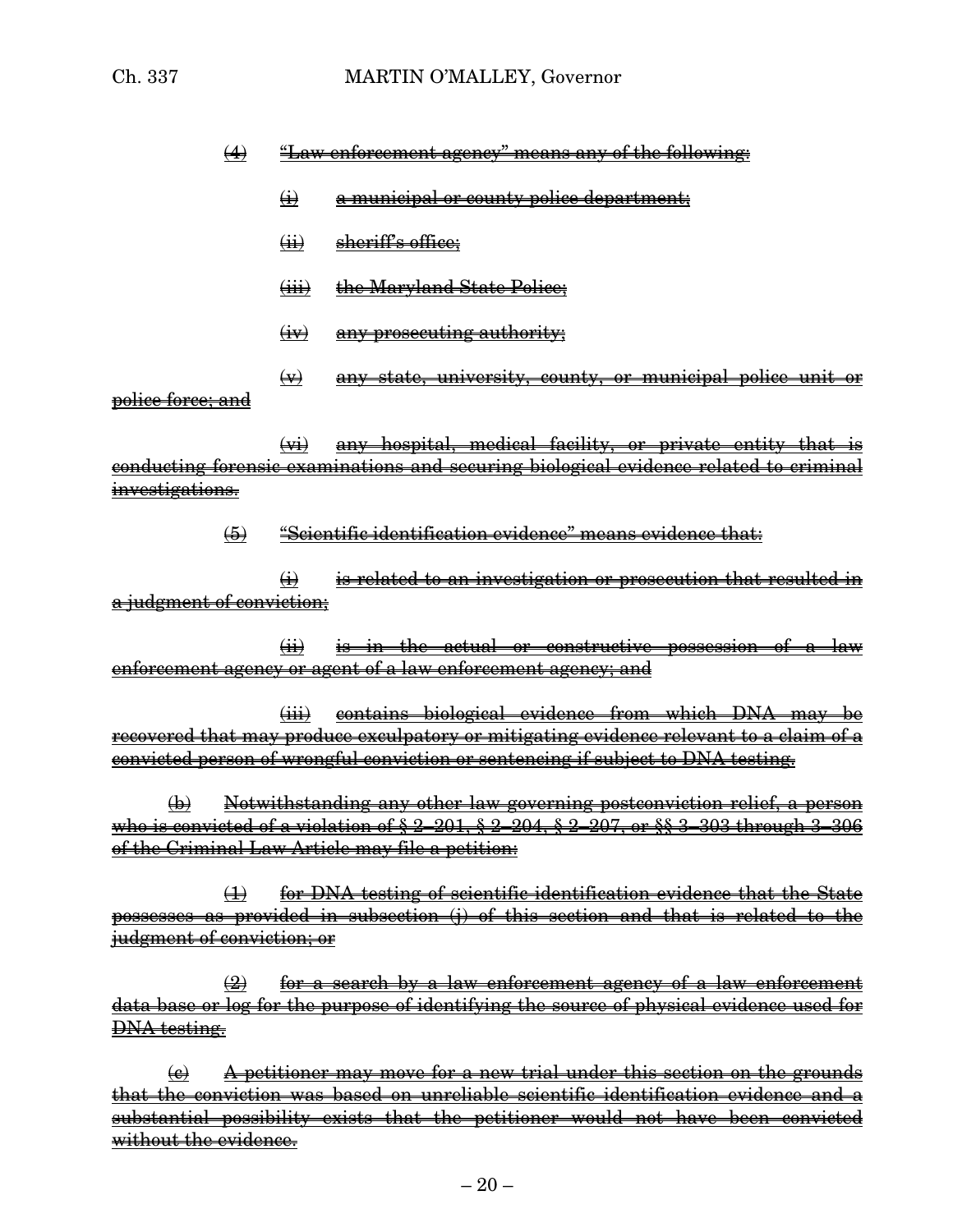$\frac{1}{2}$   $\frac{1}{2}$  Subject to subsection (e) of this section, a court shall order DNA testing if the court finds that:

(i) a reasonable probability exists that the DNA testing has the scientific potential to produce exculpatory or mitigating evidence relevant to a claim of wrongful conviction or sentencing; and

(ii) the requested DNA test employs a method of testing generally accepted within the relevant scientific community.

 $\left( 2\right)$  A court shall order a data base search by a law enforcement agency if the court finds that a reasonable probability exists that the data base search will produce exculpatory or mitigating evidence relevant to a claim of wrongful conviction or sentencing.

 $\overrightarrow{a}$  ( $\overrightarrow{b}$ ) A petitioner shall notify the State in writing of the filing of a petition under this section.

(2) The State may file a response to the petition within 15 days after notice of the filing or within the time that the court orders.

(f) If the court orders DNA testing under subsection (d) of this section, the court in its order may issue orders the court considers appropriate, including designation of any of the following:

- (1) the specific evidence to be tested;
- $\left( 2 \right)$  the method of testing to be used;
- (3) the preservation of some of the sample for replicate testing and analysis;

 $(4)$  the laboratory where the testing is to be performed, provided that if the parties cannot agree on a laboratory, the court may approve testing at any laboratory accredited by the American Society of Crime Laboratory Directors (ASCLAD), the Laboratory Accreditation Board (LAB), or the National Forensic Science Technology Center; and

(5) release of biological evidence by a third party.

 $\frac{1}{2}$   $\frac{1}{2}$  Except as provided in paragraph (2) of this subsection, DNA testing ordered under subsection (d) of this section shall be conducted as soon as practicable.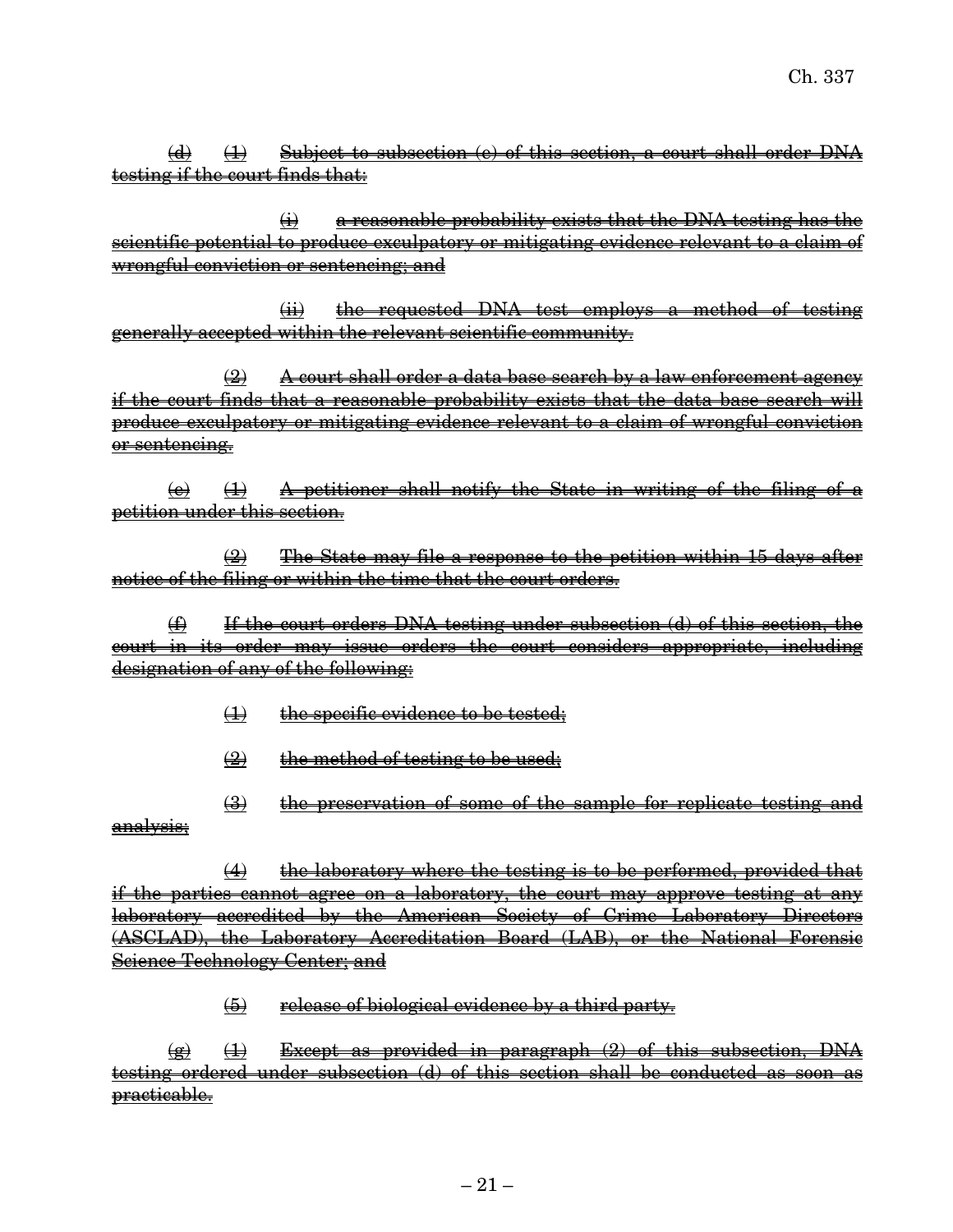$\frac{1}{2}$  Based on a finding of necessity, the court may order the DNA testing to be completed by a date that the court provides.

 $(h)$   $(1)$  Except as provided in paragraph  $(2)$  of this subsection, the petitioner shall pay the cost of DNA testing ordered under subsection (d) of this section.

(2) If the results of the DNA testing that the court orders under this section are favorable to the petitioner, the court shall order the State to pay the costs of the testing.

 $\overrightarrow{H}$  If the results of the postconviction DNA testing are unfavorable to the petitioner, the court shall dismiss the petition.

 $\frac{1}{2}$  If the results of the postconviction DNA testing are favorable to the petitioner, the court shall:

 $\leftrightarrow$  if no postconviction proceeding has been previously initiated by the petitioner under § 7–102 of this article, open a postconviction proceeding under § 7–102 of this article;

(ii) if a postconviction proceeding has been previously initiated by the petitioner under  $\S$  7–102 of this article, reopen a postconviction proceeding under § 7–104 of this article; or

(iii) on a finding that a substantial possibility exists that the petitioner would not have been convicted if the DNA testing results had been known or introduced at trial, order a new trial.

(3) If the court finds that a substantial possibility does not exist under paragraph  $(2)(iii)$  of this subsection, the court may order a new trial if the court determines that the action is in the interests of justice.

(4) If a new trial is granted, the court may order the release of the petitioner on bond or on conditions that the court finds will reasonably assure the presence of the petitioner at trial.

 $\overline{\Theta}$  (1) The State shall preserve scientific identification evidence that:

(i) the State has reason to know contains DNA material; and

(ii) is secured in connection with an offense described in subsection (b) of this section.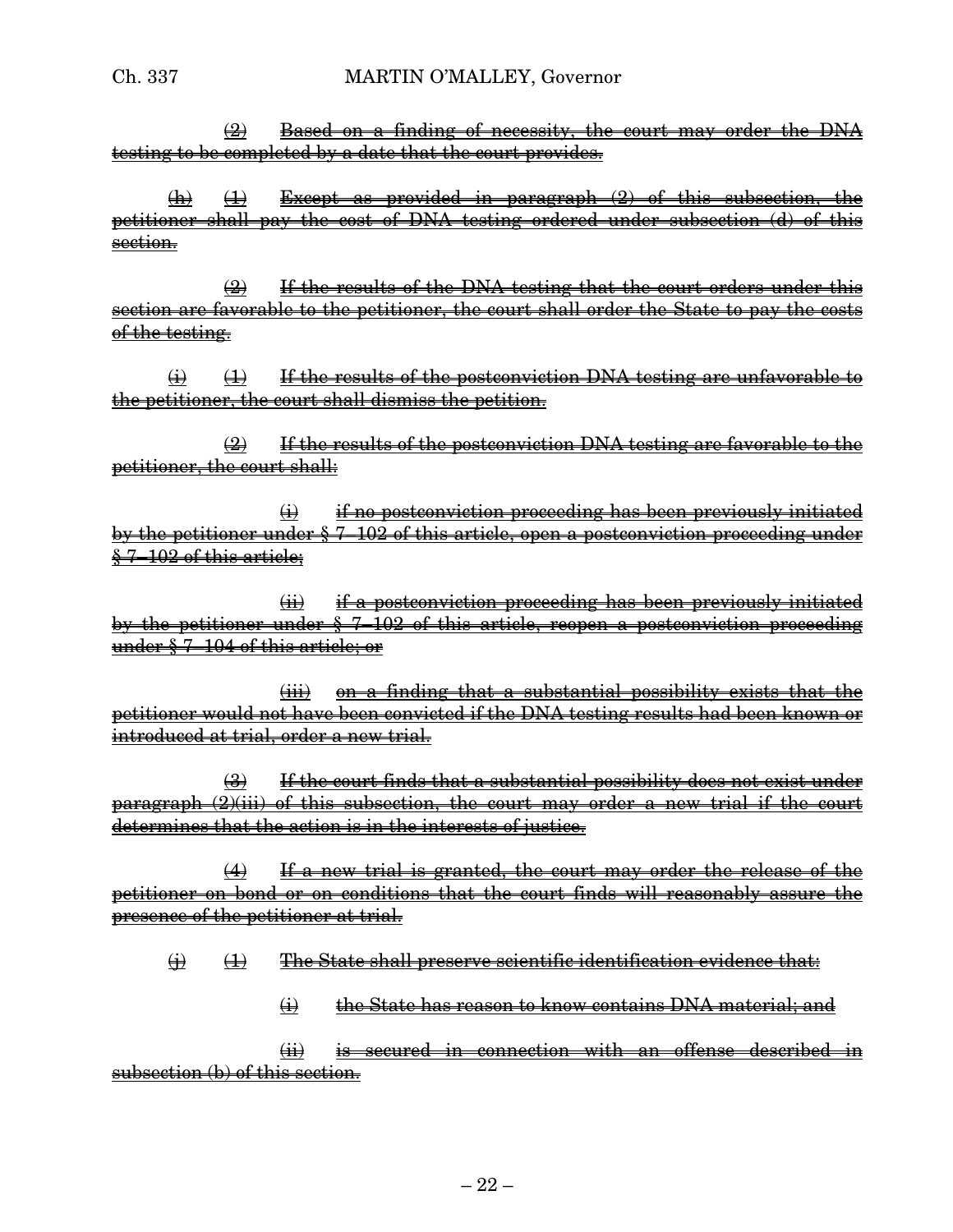(2) The State shall preserve scientific identification evidence described in paragraph (1) of this subsection for the time of the sentence, including any consecutive sentence imposed in connection with the offense.

 $\left(3\right)$   $\left(4\right)$  If the State is unable to produce scientific identification evidence described in paragraph (1) of this subsection, the court shall hold a hearing to determine whether the failure to produce evidence was the result of intentional and willful destruction.

(ii) The court shall order a post conviction hearing to be conducted in accordance with subparagraph (iii) of this paragraph if:

1. the court determines at a hearing under subparagraph (i) of this paragraph that the failure to produce evidence was the result of intentional and willful destruction; and

2. the court makes a finding that:

A. there is an inference that the results of the postconviction DNA testing would have been favorable to the petitioner; and

B. a substantial possibility exists that the petitioner would not have been convicted if the DNA testing had been known or introduced at trial.

 $\overrightarrow{ii}$  1. A court ordering a postconviction hearing under subparagraph (ii) of this paragraph shall open the postconviction hearing under § 7– 102 of this article, if no postconviction hearing has been previously initiated by the petitioner under § 7–102 of this article.

2. A court ordering a postconviction hearing under subparagraph (ii) of this paragraph shall reopen the postconviction hearing under § 7–104 of this article, if no postconviction hearing has been previously initiated by the petitioner under § 7–102 of this article.

(4) The State shall make the scientific identification evidence available to parties in the case under terms that are mutually agreed on between them.

(5) If an agreement cannot be reached, the party requesting the testing may file an application in the circuit court that entered the judgment for an order setting the terms under which the evidence will be made available for testing.

 $\overline{f}(k)$  (1) The State may dispose of scientific identification evidence before the expiration of the time period described in subsection (i) of this section if the State notifies the following persons: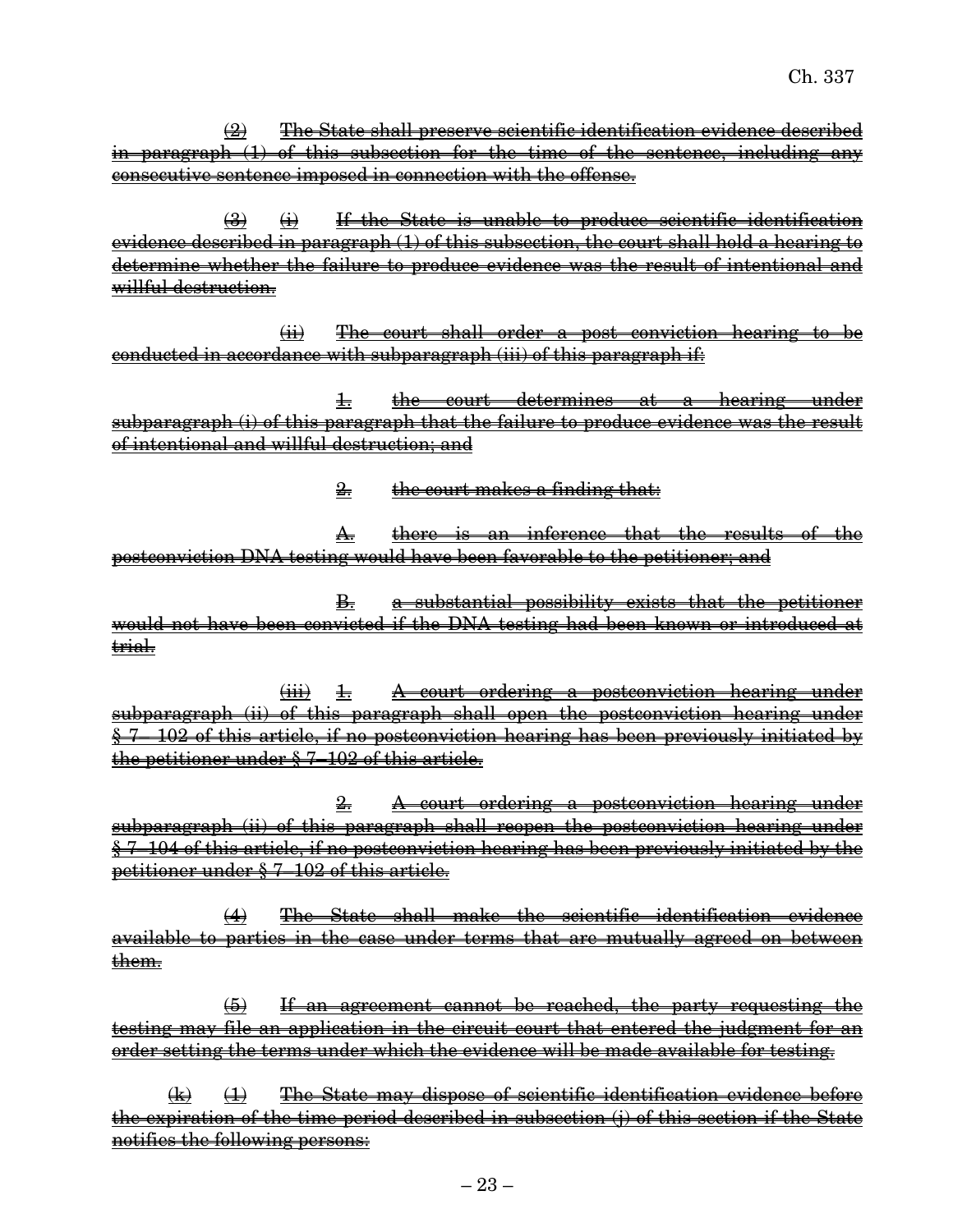- $\overline{\textbf{(i)}}$  the person who is incarcerated in connection with the case;
- (ii) any attorney of record for the person incarcerated; and

(iii) the Office of Public Defender for the judicial district in which the judgment of conviction was entered.

 $\left( 2 \right)$  The notification required in paragraph  $\left( 1 \right)$  of this subsection shall include:

- $\leftrightarrow$  a description of the scientific identification evidence;
- (ii) a statement that the State intends to dispose of the

evidence;

(iii) a statement that the State will dispose of the evidence unless a party files an objection in writing within 120 days from the date of service in the circuit court that entered the judgment; and

(iv) the name and mailing address of the circuit court where an objection may be filed.

(3) Unless another law or court order requires the preservation of the scientific identification evidence, if no objection to the disposition of the evidence is filed within 120 days of the notice required under this subsection, the State may dispose of the evidence.

(4) If a person files written objections to the State's notice that it intends to dispose of scientific identification evidence, the court shall hold a hearing on the proposed disposition of the evidence and at the conclusion of the hearing, if the court determines by a preponderance of the evidence that:

 $\leftrightarrow$  the evidence has no significant value for forensic science analysis, the court may order the return of the evidence to its rightful owner, the destruction of the evidence, or other disposition as provided by law; or

 $(iii)$  the evidence is of such size, bulk, or physical character that it cannot practicably be retained by a law enforcement agency, on a showing of need, the court shall order that the evidence be made available to the party objecting to the disposition of the evidence for the purpose of obtaining representative samples from the evidence in the form of cuttings, swabs, or other means, prior to the release or destruction of the evidence.

(5) If the court orders that representative samples be made available under paragraph  $(4)(ii)$  of this subsection, the court shall further order that the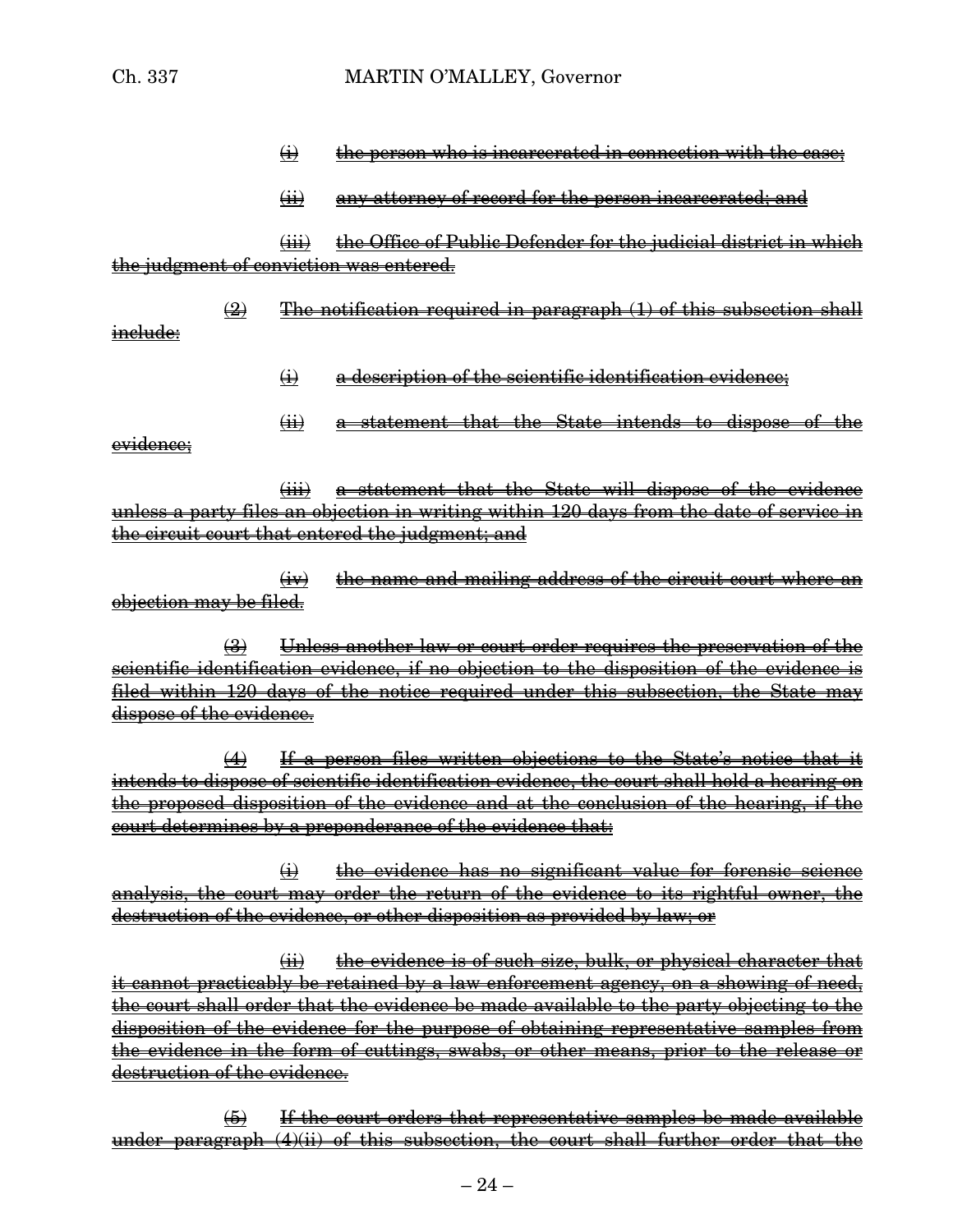samples be obtained by a qualified crime scene technician acting on behalf of the party seeking to obtain the samples or by the law enforcement agency in possession of the evidence, which also shall preserve and store the representative samples until the representative samples are released to the custody of a DNA testing facility.

(6) An appeal to the court of appeals may be taken from an order entered under this section.

### **Article – Public Safety**

 $2 - 501.$ 

 $(a)$  In this subtitle the following words have the meanings indicated.

 $(\phi)$  "Burglary" includes the crimes enumerated in §§ 6–202, 6–203, and 6–204 of the Criminal Law Article.

 $\overline{a}$  (4) "CODIS" means the Federal Bureau of Investigation's "Combined DNA Index System" that allows the storage and exchange of DNA records submitted by federal, state and local forensic DNA laboratories.

(2) "CODIS" includes the national DNA index administered and operated by the Federal Bureau of Investigation.

(d) "Crime Laboratory" means the Forensic Sciences Division of the Department.

 $\overline{+}(e)$  (1) Except as provided in paragraph  $(2)$  of this subsection, "crime of violence" has the meaning stated in § 14–101 of the Criminal Law Article.

(2) "Crime of violence" does not include mayhem.

(f) "Director" means the Director of the Crime Laboratory or the Director's designee.

(g) "DNA" means deoxyribonucleic acid.

(h) (1) "DNA record" means DNA information stored in CODIS or the statewide DNA data base system.

 $\left( 2 \right)$  "DNA record" includes the information commonly referred to as a DNA profile.

 $\overline{\text{H}}$  "DNA sample" means a body fluid or tissue sample that is: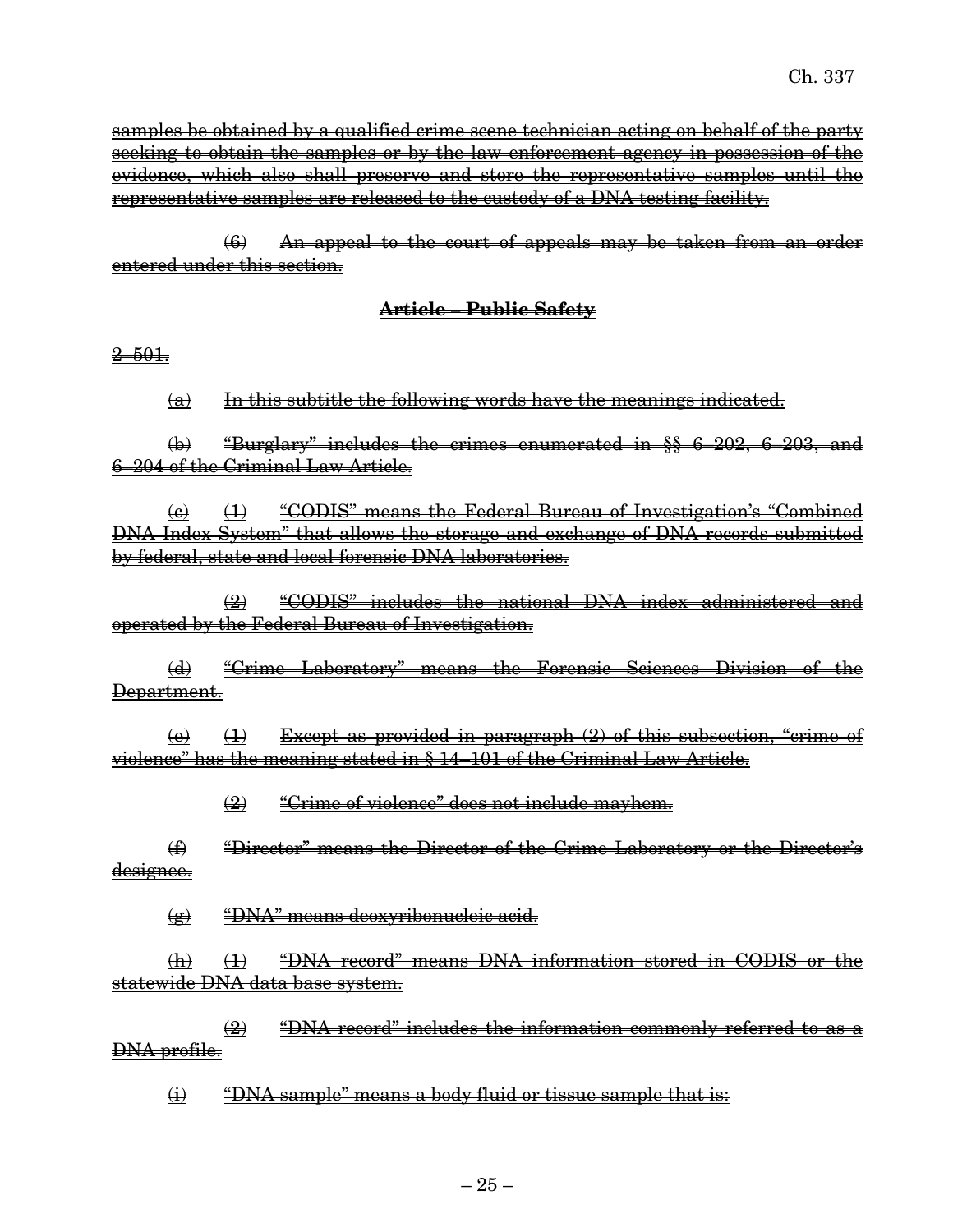$(1)$  provided by an individual who is convicted of a felony or a violation of § 6–205 or § 6–206 of the Criminal Law Article;

# (2) provided by an individual who **[**is**] WAS** charged **ON OR AFTER JANUARY 1, 2009, BUT BEFORE JANUARY 1, 2014,** with:

(i) a crime of violence or an attempt to commit a crime of violence; or

(ii) burglary or an attempt to commit burglary; or

(3) submitted to the statewide DNA data base system for testing as part of a criminal investigation.

(i) "Statewide DNA data base system" means the DNA record system administered by the Department for identification purposes.

(k) "Statewide DNA repository" means the State repository of DNA samples collected under this subtitle.

 $2 - 504.$ 

 $(a)$   $(1)$  In accordance with regulations adopted under this subtitle, an individual who is convicted of a felony or a violation of § 6–205 or § 6–206 of the Criminal Law Article shall:

(i) have a DNA sample collected either at the time of sentence or on intake to a correctional facility, if the individual is sentenced to a term of imprisonment; or

(ii) provide a DNA sample as a condition of sentence or probation, if the individual is not sentenced to a term of imprisonment.

(2) An individual who was convicted of a felony or a violation of § 6–205 or § 6–206 of the Criminal Law Article on or before October 1, 2003 and who remains confined in a correctional facility on or after October 1, 1999, shall submit a DNA sample to the Department.

 $\overline{f(3)}$   $\overline{f(4)}$  In accordance with regulations adopted under this subtitle, a DNA sample shall be collected from an individual who is charged with:

1. a crime of violence or an attempt to commit a crime of

violence; or

2. burglary or an attempt to commit burglary.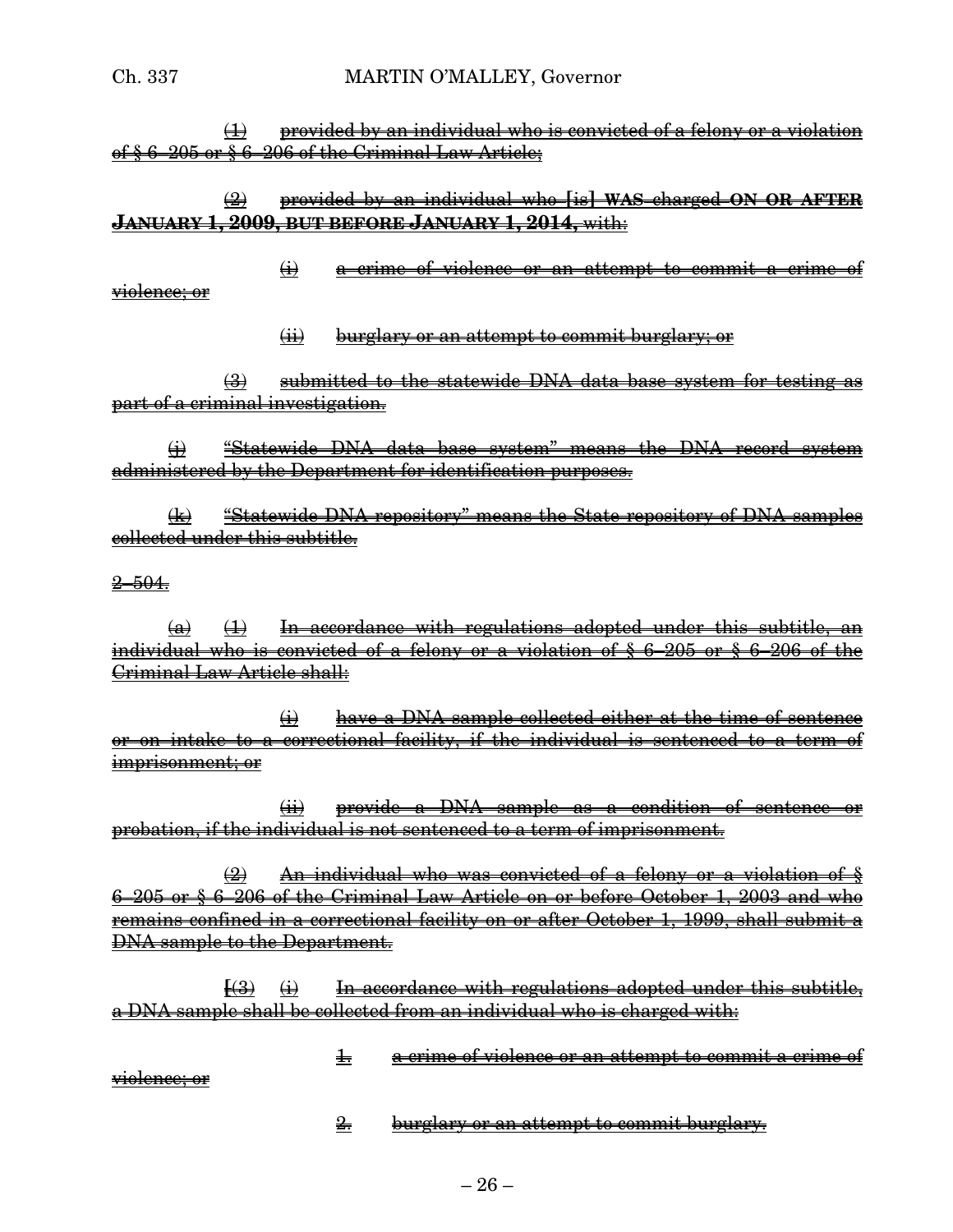(ii) At the time of collection of the DNA sample under this paragraph, the individual from whom the sample is collected shall be given notice that the DNA record may be expunged and the DNA sample destroyed in accordance with § 2–511 of this subtitle.

(iii) A DNA sample collected from a crime scene or collected as sexual assault evidence at a hospital that a law enforcement investigator deems relevant to the identification or exoneration of a suspect shall be tested as soon as reasonably possible following collection of the sample.**]**

(b) In accordance with regulations adopted under this subtitle, each DNA sample required to be collected under this section shall be collected:

- (1) **[**at the facility where the charging of the individual is processed by:
	- (i) the arresting agency; or
	- (ii) the booking facility responsible for processing the arrest:

 $\frac{1}{2}$  at a facility specified by the Secretary, if the individual is charged but not arrested;

(3)**]** at the correctional facility where the individual is confined, if the individual is confined in a correctional facility on or after October 1, 2003, or is sentenced to a term of imprisonment on or after October 1, 2003;

**[**(4)**] (2)** at a facility specified by the Director, if the individual is on probation or is not sentenced to a term of imprisonment; or

**[**(5)**] (3)** at a suitable location in a circuit court following the imposition of sentence.

- $\left(\epsilon\right)$  A DNA sample shall be collected by an individual who is:
	- (1) designated by the Director; and
	- (2) trained in the collection procedures that the Crime Laboratory

uses.

(d) (1) A DNA sample collected from an individual charged **ON OR AFTER JANUARY 1, 2009, BUT BEFORE JANUARY 1, 2014,** with a crime **[**under subsection (a)(3) of this section**] OF VIOLENCE, AN ATTEMPT TO COMMIT A CRIME OF VIOLENCE, BURGLARY, OR AN ATTEMPT TO COMMIT BURGLARY** may not be tested or placed in the statewide DNA data base system prior to the first scheduled arraignment date unless requested or consented to by the individual as provided in paragraph (3) of this subsection.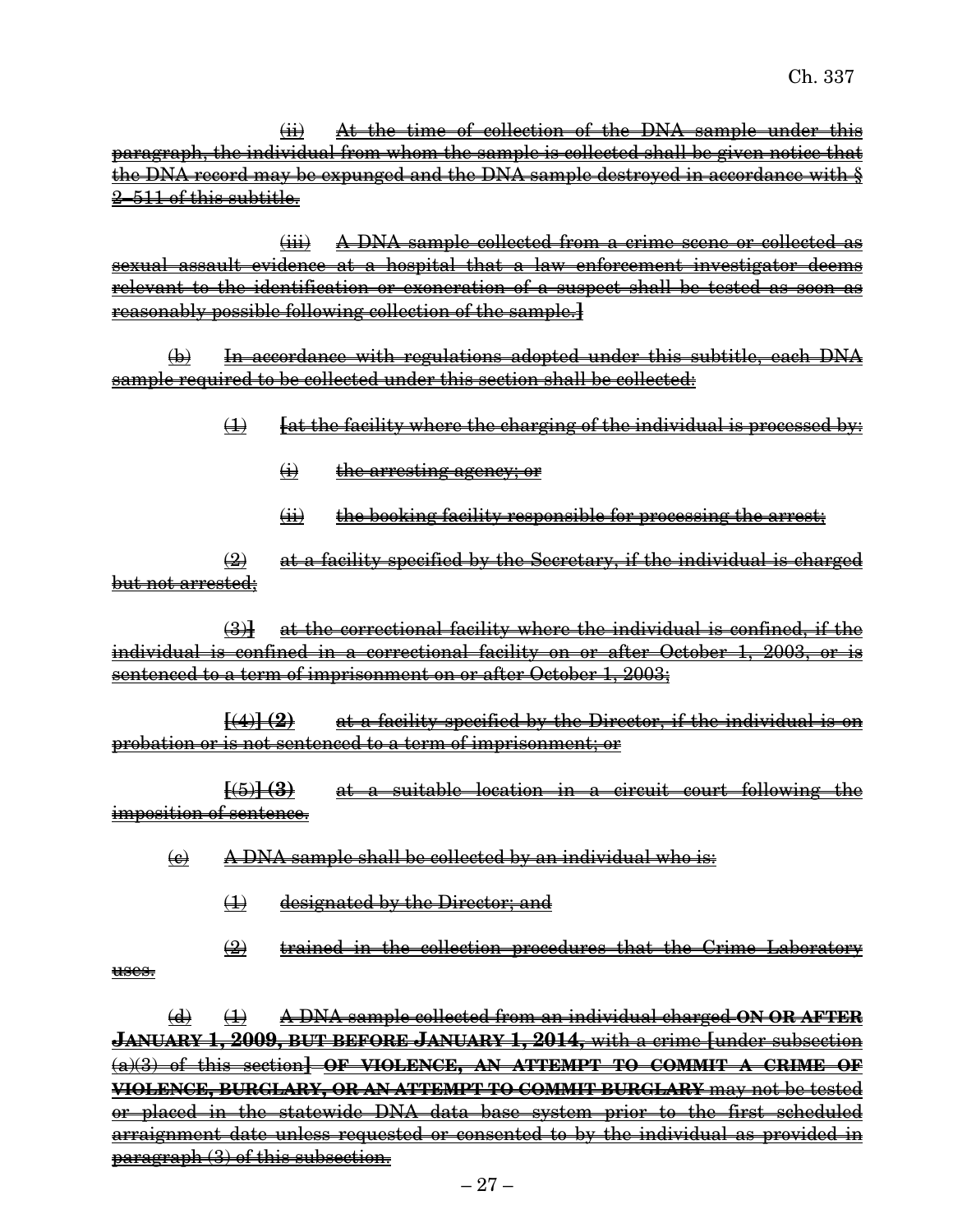cause:

 $\frac{1}{2}$  If a criminal charge is determined to be unsupported by probable

### $\leftrightarrow$  the DNA sample shall be immediately destroyed; and

(ii) notice shall be sent to the defendant and counsel of record for the defendant that the sample was destroyed.

(3) An individual may request or consent to have the individual's DNA sample processed prior to arraignment for the sole purpose of having the sample checked against a sample that:

- (i) has been processed from the crime scene or the hospital; and
- (ii) is related to the charges against the individual.

(e) A second DNA sample shall be taken if needed to obtain sufficient DNA for the statewide DNA data base system or if ordered by the court for good cause shown.

(f) Failure of an individual who is not sentenced to a term of imprisonment to provide a DNA sample within 90 days after notice by the Director is a violation of probation.

### $2 - 506.$

 $\overline{a}$  Each DNA record of identification characteristics that results from DNA testing under this subtitle shall be stored and maintained only by the Crime Laboratory in the statewide DNA data base system, except as necessary to participate in CODIS.

(b) Each DNA sample obtained under this subtitle shall be stored securely and maintained only by the Crime Laboratory in the statewide DNA repository.

 $\left(\frac{e}{e}\right)$  Typing results shall be stored securely in the statewide DNA data base system.

(d) A person may not perform a search of the statewide DNA data base for the purpose of identification of an offender in connection with a crime for which the offender may be a biological relative of the individual from whom the DNA sample was acquired.

 $2 - 511.$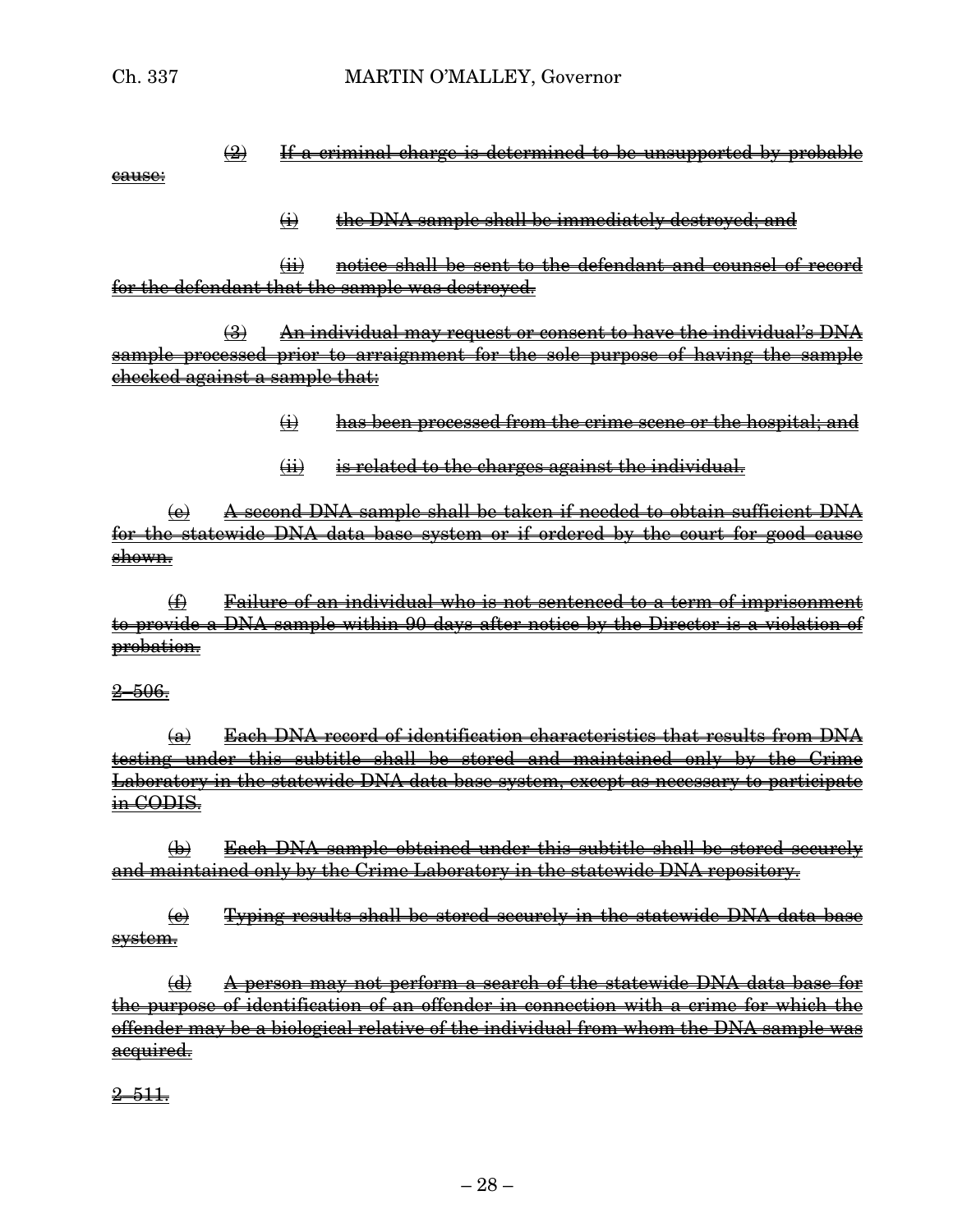$\overline{a}$   $\overline{1}$  Except as provided in paragraph (2) of this subsection, any DNA samples or records generated as part of a criminal investigation or prosecution shall be destroyed or expunged automatically from the State DNA data base if:

(i) a criminal action begun against the individual relating to the crime does not result in a conviction of the individual;

- (ii) the conviction is reversed or vacated; or
- (iii) the individual is granted an unconditional pardon.

(2) A DNA sample or record may not be destroyed or expunged automatically from the State DNA data base if the criminal action is put on the stet docket or the individual receives probation before judgment.

(b) If the DNA sample or DNA record was obtained or generated only in connection with a case in which eligibility for expungement has been established, a DNA sample shall be destroyed and a DNA record shall be expunged.

(c) Any DNA record expunged in accordance with this section shall be expunged from every data base into which it has been entered, including local, State, and federal data bases.

(d) An expungement or destruction of sample under this section shall occur within 60 days of an event listed in subsection (a) of this section.

(e) A letter documenting expungement of the DNA record and destruction of the DNA sample shall be sent by the Director to the defendant and the defendant's attorney at the address specified by the court in the order of expungement.

(f) A record or sample that qualifies for expungement or destruction under this section and is matched concurrent with or subsequent to the date of qualification for expungement:

(1) may not be utilized for a determination of probable cause regardless of whether it is expunged or destroyed timely; and

 $\left( 2 \right)$  is not admissible in any proceeding for any purpose.

 $\left( \mathbf{e} \right)$  The Director shall adopt procedures to comply with this section.

<del>2–512.</del>

 $(a)$  A person who, by virtue of employment or official position, has possession of or access to individually identifiable DNA information contained in the statewide DNA data base system or statewide DNA repository may not willfully disclose the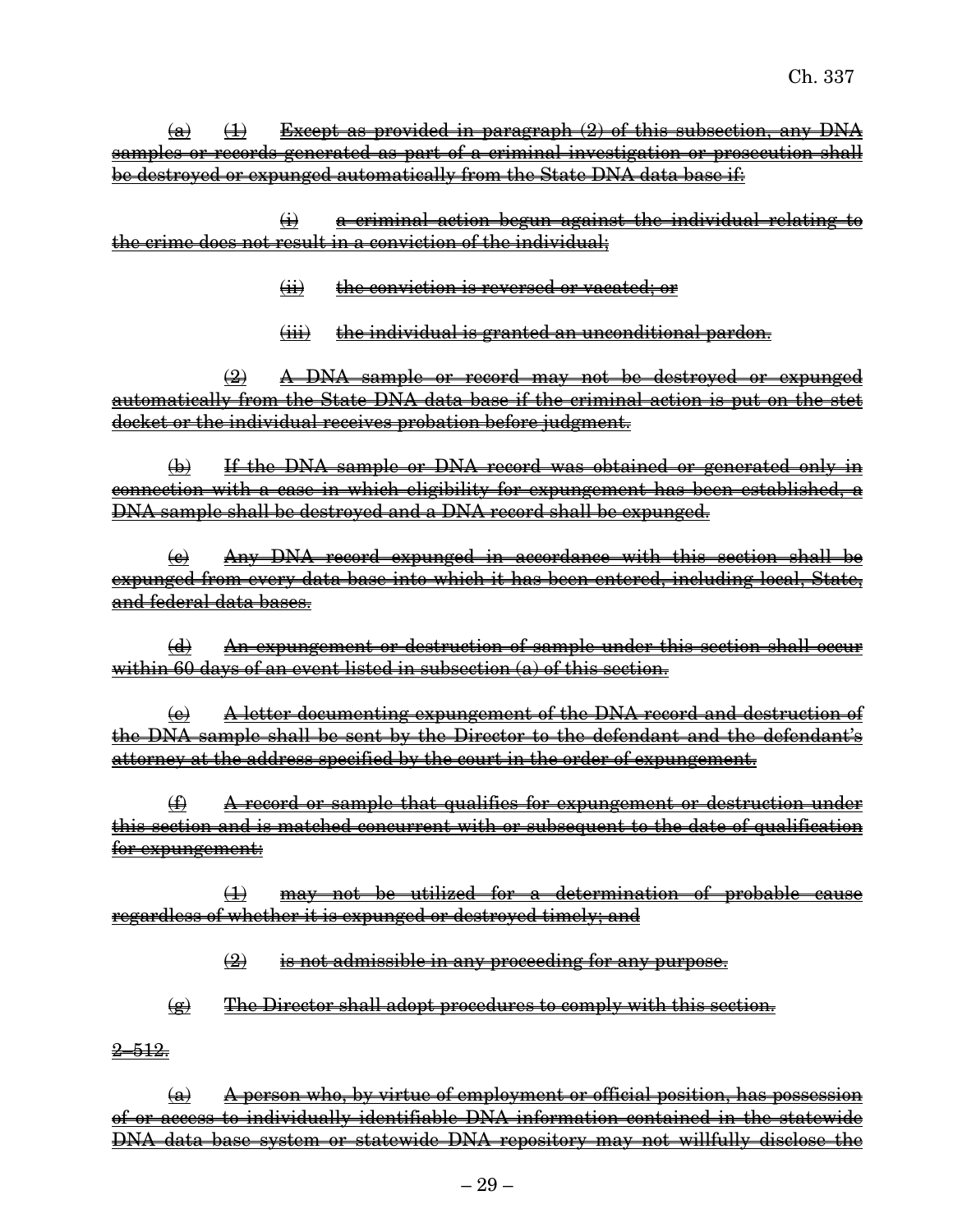information in any manner to a person or agency not entitled to receive the information.

 $\overline{\left(\frac{h}{k}\right)}$  A person may not, without authorization, willfully obtain individually identifiable DNA information from the statewide DNA data base system or statewide DNA repository.

 $\Theta$  A person may not willfully test a DNA sample for information that does not relate to the identification of individuals as specified in this subtitle.

(d) A person may not willfully fail to destroy a DNA sample for which, under this subtitle:

(1) notification has been sent stating that the DNA sample has been destroyed; or

(2) destruction has been ordered.

 $\overline{A}$  berson who violates subsection  $\overline{a}$ ,  $\overline{b}$ ,  $\overline{b}$  or  $\overline{c}$  of this section is guilty of a misdemeanor and on conviction is subject to imprisonment not exceeding 5 years or a fine not exceeding \$5,000 or both.

(f) A person who violates subsection (d) of this section is guilty of a misdemeanor and on conviction is subject to imprisonment not exceeding 1 year or a fine not exceeding \$1,000.

### $2 - 513.$

 $\overline{a}$   $\rightarrow$   $\overline{b}$   $\rightarrow$   $\overline{b}$  On or before December 31, 2009, and annually thereafter, the Department shall report to the Governor and, in accordance with § 2–1246 of the State Government Article, the General Assembly, on the status of the statewide DNA data base system as specified in subsection (b) of this section.

 $(iii)$  On or before September 1, 2009, and annually thereafter, local law enforcement agencies shall report to the Department with the information necessary for the Department to comply with the requirements of subsection (b) of this section.

 $\left( 2 \right)$  The annual report shall be posted on the Department website on or before December 31 of each year.

 $\phi$  The annual report shall include:

(1) total expenses incurred for the operation and management of the DNA data base and DNA testing program, specifying the actual and human resource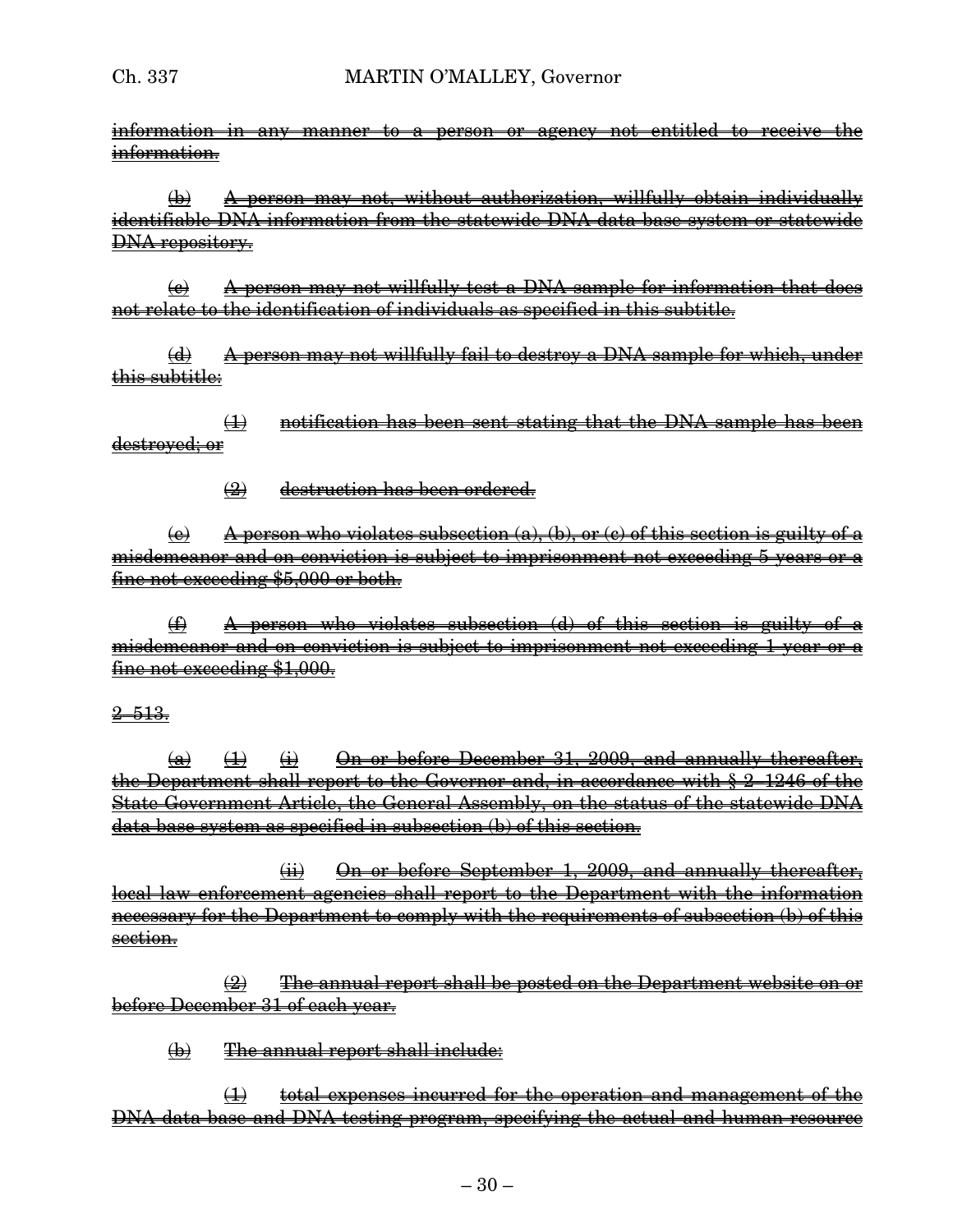costs of DNA collection and transport, DNA analyses, data base operation and oversight, and State laboratory personnel and maintenance;

 $(2)$  total funding provided by the State to each forensic crime laboratory in the preceding year;

(3) a statistical analysis of the racial demographics of:

 $\leftrightarrow$  individuals who have been charged with a crime of violence or burglary, or attempt to commit a crime of violence or burglary, as defined in § 2–501 of this subtitle; and

(ii) victims of crimes alleged to have been committed by those individuals, when known;

 $(4)$  the number of biological samples collected from individuals;

(5) the sufficiency of protocols and procedures adopted to prevent the unlawful testing of DNA and ensure the expungement of DNA as required under this subtitle; and

(6) a detailed analysis of the investigations aided by DNA profiles that includes:

 $\leftrightarrow$  the number of matches;

 $(i)$  the number of matches that resulted in investigation of the person identified;

- (iii) the number of matches that resulted in formal charges;
- (iv) the number of matches that resulted in convictions;
- $\leftrightarrow$  the number of matches that resulted in exonerations;

(vi) the number of matches that resulted in convictions for persons not already incarcerated; and

(vii) the prior offenses for which a person has been convicted where a match occurred.

 $2 - 514.$ 

 $(a)$   $(1)$  On or before December 31, 2009, and annually thereafter, the police department or the office of the Sheriff, as appropriate, of each county and the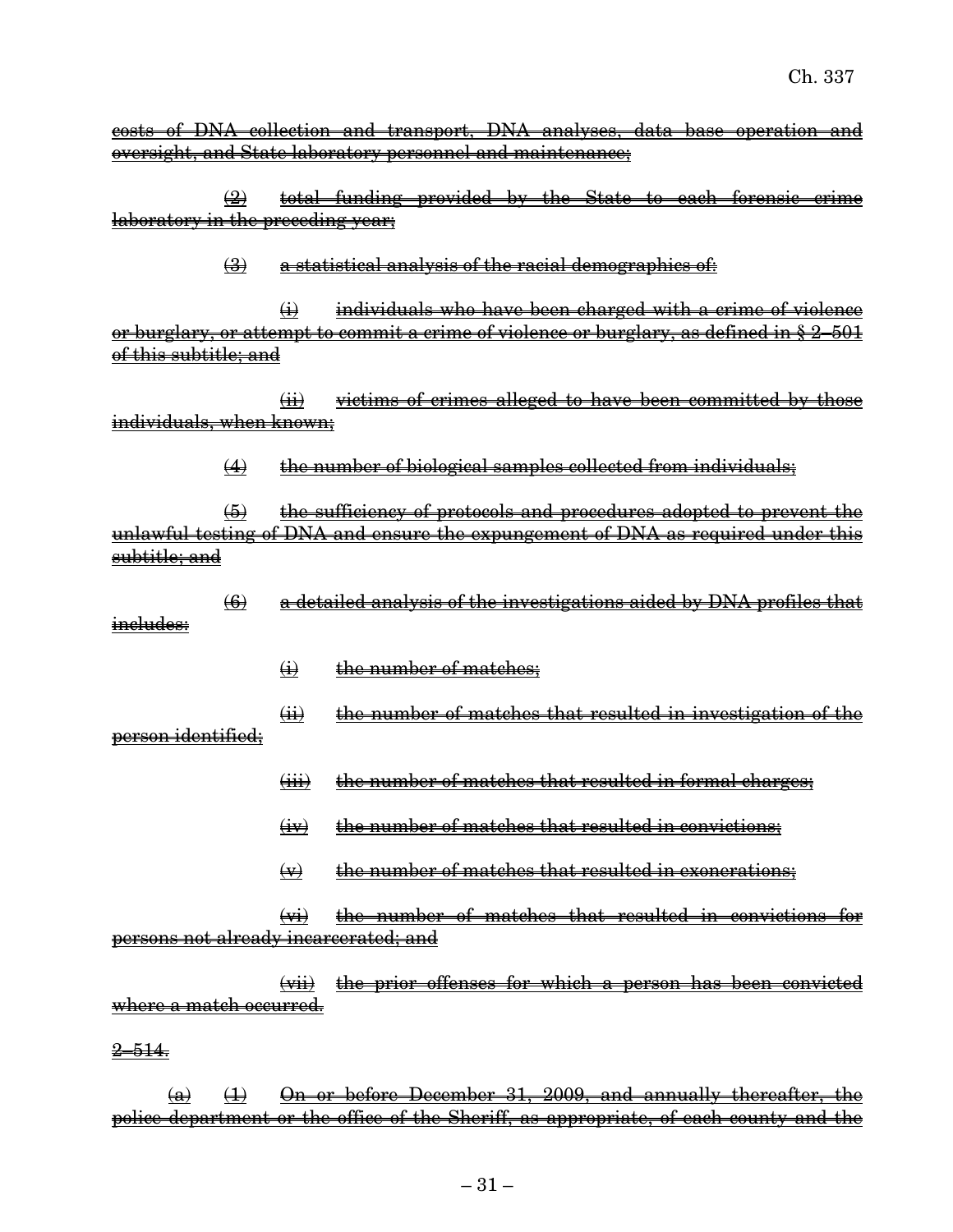police department of Baltimore City shall report to the Office of Legislative Audits on the status of crime scene DNA collection and analysis in their respective jurisdictions.

(2) The Department shall report to the Office of Legislative Audits on the status of crime scene DNA collection statewide, including:

 $\leftrightarrow$  the crimes for which crime scene DNA samples are routinely collected;

(ii) the approximate number of crime scene DNA samples collected during the preceding year for each category of crime;

(iii) the average time between crime scene DNA sample collection and analysis;

(iv) the number of crime scene DNA samples collected and not analyzed at the time of the study;

 $\leftrightarrow$  the number of crime scene DNA samples submitted to the statewide DNA data base during the preceding year; and

 $\leftrightarrow$  the number of crime scene DNA samples, including sexual assault evidence, collected by hospitals in the county during the preceding year.

(b) The Office of Legislative Audits shall compile and evaluate the information reported by the police departments and sheriff offices under subsection  $(a)$ of this section and submit an annual summary report to the Governor and, in accordance with § 2–1246 of the State Government Article, the General Assembly.

SECTION 2. AND BE IT FURTHER ENACTED, That this Act shall take effect January 1, 2009.

SECTION 3 *2*. AND BE IT FURTHER ENACTED, That, the Secretary of State Police shall adopt regulations and procedures to comply with this Act, including regulations relating to approved methods for obtaining a DNA sample from a person from whom a DNA sample is required to be collected in compliance with this Act and who refuses to voluntarily submit to collection of the sample.

*SECTION 3. AND BE IT FURTHER ENACTED, That, on or before January 15, 2009, the Office of the Public Defender and the Governor's Office of Crime Control and Prevention jointly shall submit a report to the House Judiciary Committee and Senate Judicial Proceedings Committee on barriers to postconviction review of claims of factual innocence, and in particular, those based on DNA evidence.*

SECTION 4. AND BE IT FURTHER ENACTED, That<del>, Section 1 of</del> this Act shall take effect January 1, 2009. It shall remain effective for a period of 5 years and,